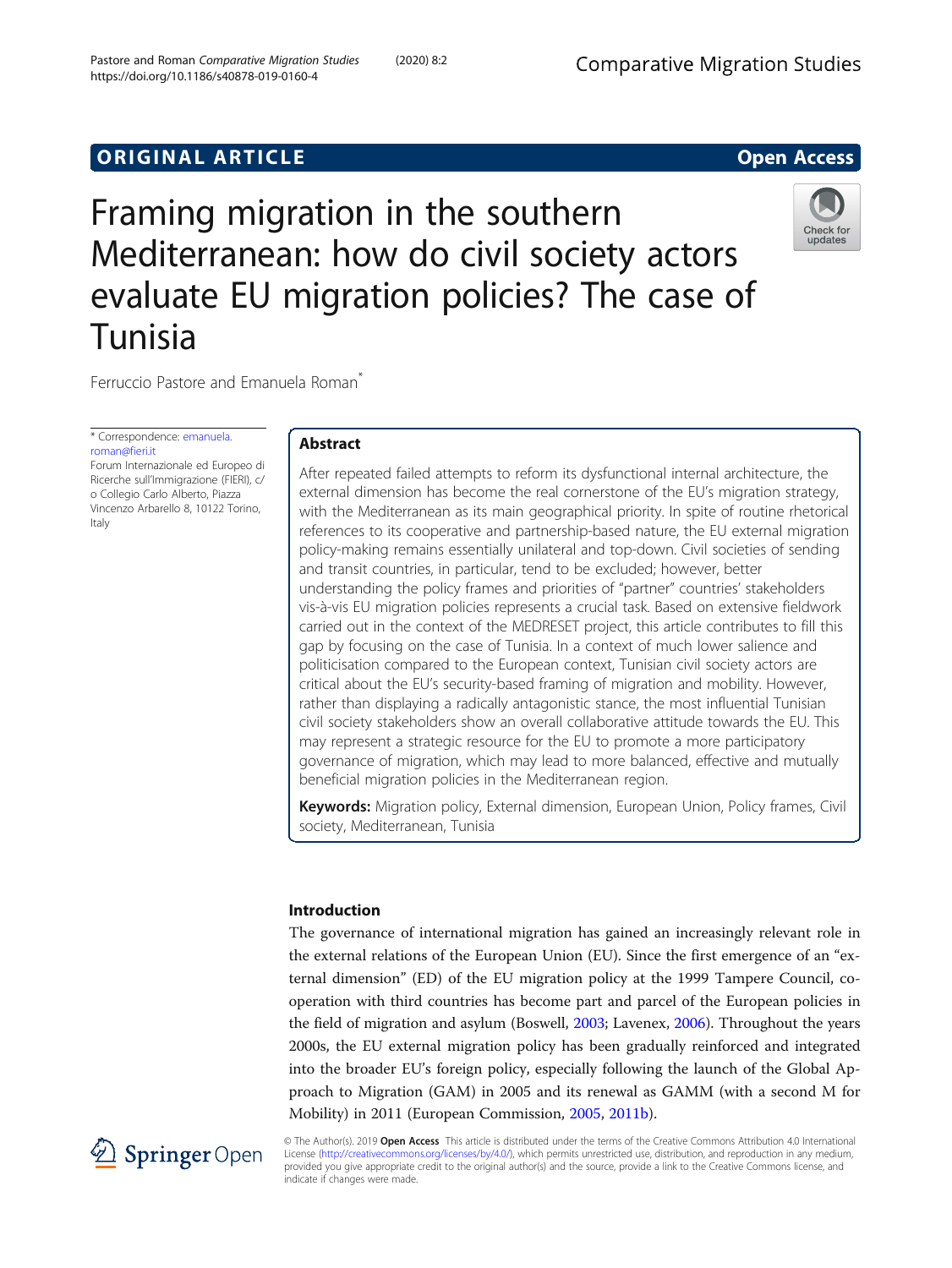The 2011 uprisings in North African and Middle East countries marked a further strengthening of the ED of European migration policies and a parallel shift of their geographical focus from the eastern to the southern neighbourhood of the EU (European Commission, [2011a](#page-19-0); European Commission and High Representative, [2011\)](#page-19-0). Building upon the broader cooperation framework of the Euro-Mediterranean Partnership, or Barcelona Process, established in 1995 (Euro-Mediterranean Conference, [1995\)](#page-19-0), since 2011 the Mediterranean has steadily become the main area for implementing cooperation policies in the field of migration management, not only for southern European countries (which had developed this kind of policies at the bilateral level since the late 1990s) but also for the EU as a whole.

Another turning point in the evolution of the ED was the 2015 so-called refugee cri $sis - in$  fact an EU governance crisis (Pastore, [2017\)](#page-20-0). Starting from that moment, the goal of a more effective migration management (actually consisting in the containment of mixed migration flows to Europe) has become a key element driving the EU's external action. Moreover, the geographical focus of EU migration cooperation policies has expanded further south, to include (along with Mediterranean countries) also sub-Saharan countries of origin and transit (European Commission, [2015,](#page-19-0) [2016a\)](#page-19-0), as proved by the launch of initiatives such as the Khartoum Process (EU-AU Ministerial Conference, [2014\)](#page-19-0) and the EU Trust Fund for Africa (Council of the EU, [2015\)](#page-19-0).

This article moves from the assertion that the development of the EU's external migration policy has been characterised by fundamental divergences of views, interests and approaches, not only between the EU and the third countries concerned, or between (predominantly) sending, transit and receiving States, but also among institutional and civil society actors both in Europe and in third countries. The implications of these cleavages have often been overlooked, thus hampering cooperation in this crucial area of policy (Cassarino, [2014;](#page-19-0) Collyer, [2016\)](#page-19-0). European external migration policies have either been confined to sectoral and security-oriented approaches (e.g., bilateral and European readmission agreements), or diluted into more comprehensive but formalistic and hardly influential instruments (e.g., Mobility Partnerships) (Papagianni, [2013](#page-20-0); Völkel, [2014](#page-20-0); Zapata-Barrero, [2013](#page-21-0); Zapata-Barrero & Gabrielli, [2017](#page-21-0)).

This has left ample room for the prevalence of unilateral top-down migration strategies pursued both at the European level and at the bilateral level by some Member States (Cassarino & Lavenex, [2012;](#page-19-0) Hampshire, [2016;](#page-20-0) Reslow, [2012](#page-20-0)).<sup>1</sup> The limited involvement of so-called "partner countries" in the elaboration of cooperation initiatives in the area of migration has de facto resulted in a lack of ownership of such (officially) cooperative policies on the part of third countries, and especially on the part of their civil society stakeholders, often leading to outcomes that were unsatisfactory for all the parties involved. The limited involvement, if not the exclusion, of civil societies of sending and transit countries from negotiations, political dialogue and policy-making processes is problematic, if only because it leaves the ED with thin and fragile consensus

<sup>&</sup>lt;sup>1</sup>Notwithstanding the prevalence of unilateral top-down migration policies, which is closely linked to a traditional asymmetry in power relations between northern and southern Mediterranean countries, some scholars have highlighted that South-Med countries have been able to use migration strategically in a logic of bargaining and reverse conditionality vis-à-vis their European counterparts. In many cases South-Med countries have actually managed to exert pressure and push forward their policy agenda and interests in the negotiations with European countries and the EU (Cassarino, [2005;](#page-19-0) El Qadim, [2010;](#page-19-0) Paoletti, [2010\)](#page-20-0).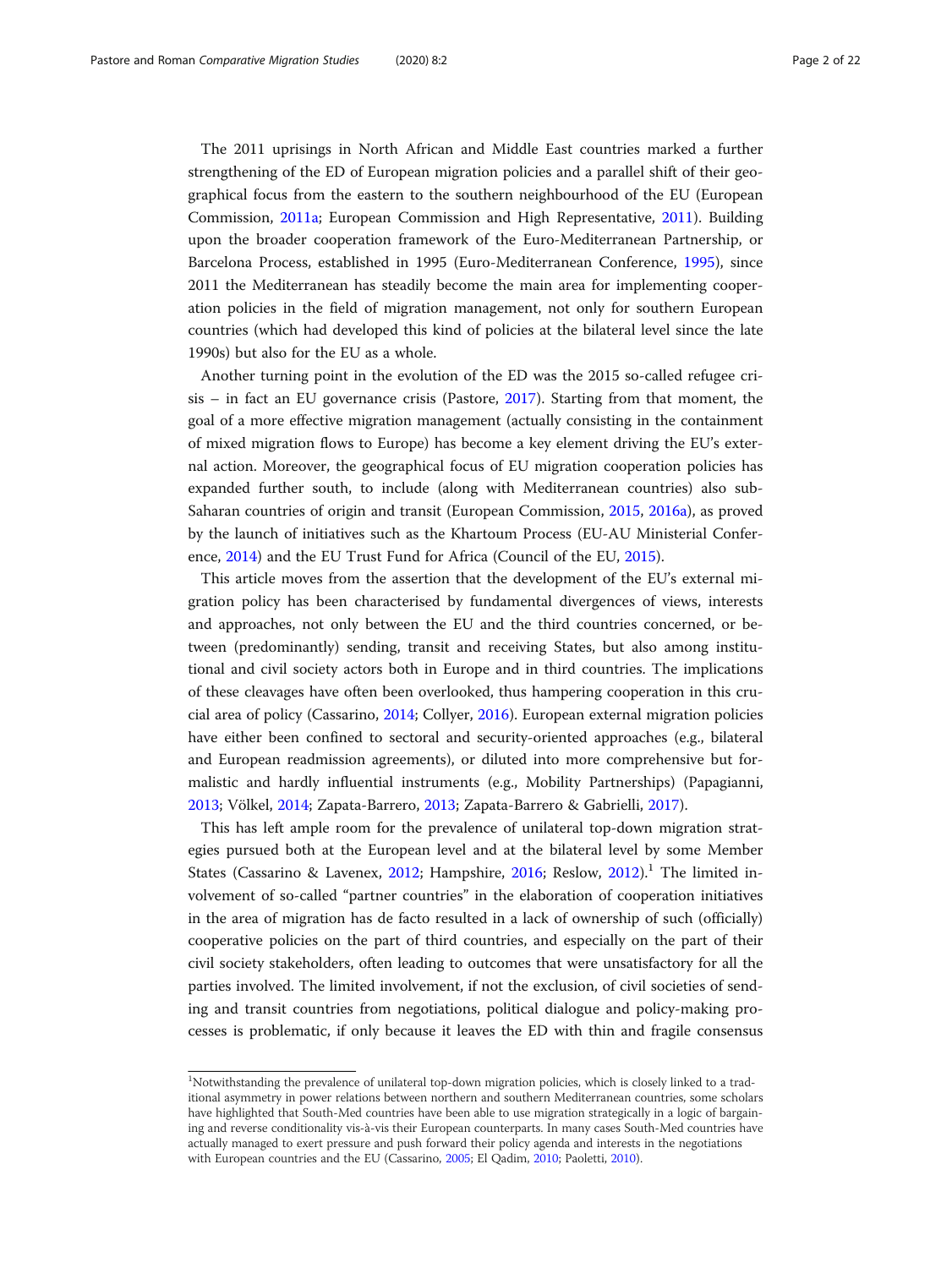bases.<sup>2</sup> Against this background, this article aims to examine overlaps and differences in the way different stakeholders on the two shores of the Mediterranean understand, frame and evaluate migration-related policy issues and the corresponding EU policy responses, focusing specifically on Tunisian civil society actors' policy frames. The article analyses and contrasts the European official framing of migration and migration cooperation policies in the Mediterranean (and towards Tunisia in particular) with the way Tunisian civil society stakeholders frame migration-related issues and evaluate EU policies in this field. The choice of Tunisia as a case study is linked to a number of factors, including: the crucial role played by the country in the Arab Spring<sup>3</sup>; the changes the revolution brought about in the country and in EU-Tunisia relations; the flourishing of a lively civil society; and the evolving migration profile of the country (Lixi, [2018](#page-20-0); Natter, [2015\)](#page-20-0).

In terms of methodology, this article combines desk and field research. Firstly, the main policy documents relating to the ED produced over the last 20 years by EU institutions are analysed with the purpose to identify how the EU has framed cooperation with Mediterranean third countries in the migration policy field. Secondly, in order to investigate how Tunisian civil society stakeholders frame migration and EU migration policies, we rely on empirical information gathered through a fieldwork carried out between July 2017 and March 2018 in the context of the MEDRESET project.<sup>4</sup>

The article is structured as follows. The next section describes the theoretical framework of the analysis and provides a definition of policy frames as applied in the context of migration policy-making and to our case study. The third section considers how the EU has framed migration cooperation with southern Mediterranean countries, and how the EU's official policy frames have impacted on the elaboration of its external migration policy, focusing in particular on the framing of cooperation with Tunisia. Based on the conceptual framework outlined in the second section and on interviews conducted with civil society stakeholders involved in migration policy-making in Tunisia, the fourth section analyses how the latter frame migration-, mobility- and asylum-related issues and evaluate EU policies in this field. The last section entails our concluding remarks.

#### Analysing stakeholders' policy frames in the field of migration

The analysis of stakeholders' frames proposed in this article moves from the conceptual premise that the Mediterranean is a constructed and contested space; not only have its

<sup>4</sup>The MEDRESET project ([www.medreset.eu](http://www.medreset.eu/)) aimed to reset the way we think and represent the

 $2$ As concerns civil societies of destination countries, their perspective and policy frames where also analysed in the framework of the MEDRESET project, including through fieldwork and interviews with key European civil society actors (Roman, [2018a](#page-20-0)). This part of the research showed that European civil society stakeholders are to some extent more involved in the EU migration policy-making compared to South-Med civil society actors, at least through dialogue and consultations. However, similarly to South-Med CSOs, European civil society representatives claimed the need for a more participatory governance of migration, which should go beyond merely formal civil society consultations.

 ${}^{3}$ Tunisia is the country where the uprisings started in January 2011 and it is generally considered as the only country where the Arab Spring has been successful, despite persisting difficulties.

Mediterranean, and to develop alternative visions for a new Mediterranean partnership and corresponding EU policies in different fields, including inter alia the field of migration and mobility. The project was funded by the European Commission's Horizon 2020 programme and run from March 2015 to August 2019. It involved a consortium of research and academic institutions from different disciplines from the Mediterranean region. FIERI was co-leader of the thematic work package on migration and mobility and co-

ordinated research and fieldwork in four Mediterranean countries (Morocco, Tunisia, Lebanon and Turkey).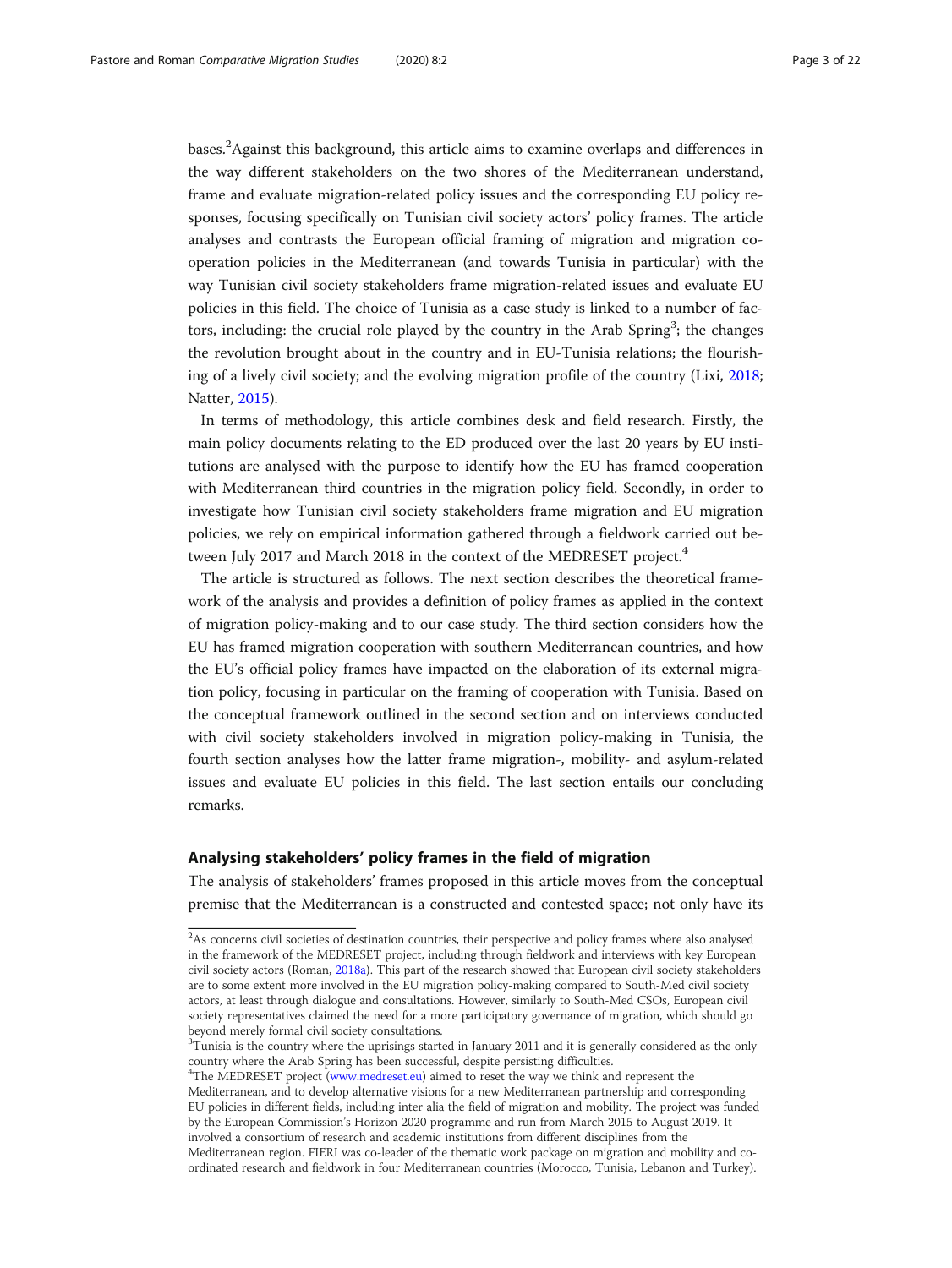social constructions varied over time, but most importantly its inhabitants have framed the Mediterranean space in different terms (Cebeci & Schumacher, [2016](#page-19-0)). Also Euro-Mediterranean relations and cooperation policies, including in the area of migration, have been framed and perceived in different ways by different stakeholders.

Over the past decades, scholars have analysed the role of discourses and ideas in policy-making and policy change (Bleich, [2002](#page-19-0); Goldstein & Keohane, [1993](#page-20-0); Radaelli, [1995](#page-20-0); Schmidt & Radaelli, [2004\)](#page-20-0). These authors have stressed that both policy problems and their possible solutions (i.e., policy interventions) are constructed or framed by different actors mainly drawing upon ideational resources rather than objective facts and interests. With particular regard to the issue of migration, European scholars have generally talked about "policy frames" (Bleich, [2002,](#page-19-0) [2011;](#page-19-0) Scholten, [2011\)](#page-20-0) or "policy narratives" (Boswell, Geddes, & Scholten, [2011](#page-19-0); Carling & Hernández-Carretero, [2011](#page-19-0)) when analysing the role of ideas, perceptions, beliefs, normative appreciations and knowledge claims concerning a certain migration issue or migration policy-making.

Drawing upon Boswell, Geddes and Scholten ([2011](#page-19-0), pp. 4–5), we conceive the structure of policy frames as consisting of three essential components: 1) the definition of the policy problem, which typically involves claims about the scale and nature of the problem; 2) the causes of the problem, including claims on the extent to which such causes can be controlled through policy interventions; these "causal stories" often imply attributing blame to specific factors or actors; and 3) the solutions to the problem, including claims about how policy interventions have affected, or are likely to affect, the problem.

The first and second components described by Boswell, Geddes, and Scholten ([2011](#page-19-0)) correspond to what Benford and Snow ([1988](#page-18-0), [2000\)](#page-19-0) identify as the first "core framing task", which they call "diagnostic framing"; this includes both the identification of the problem and the identification of the source(s) of causality, blame and/or agents responsible for the problem. The third component identified by Boswell et al. corresponds to Benford and Snow's second core framing task, i.e., "prognostic framing", which involves the articulation of a proposed solution to the problem and the strategies to achieve it.<sup>5</sup>

This literature typically refers to policy problems as the object of policy frames. However, the use of this terminology risks being in itself a way of framing negatively (i.e., as a problem) the subject matter one is dealing with (in our case migration). Therefore, in the framework of our research (and especially when interviewing stakeholders) we have preferred to talk about policy issues; the adoption of a more neutral terminology could allow interviewees to frame the issue at stake not necessarily as a problem or threat, but also as an opportunity.

Our analysis of Tunisian civil society stakeholders' frames (and the structure of the fourth section of this article) reflect the tripartite structure of policy frames described by Boswell et al. [\(2011,](#page-19-0) pp. 4–5). We focus, first, on the stakeholders' identification and definition of the key migration-related policy issues in the context of Tunisia (also in

<sup>&</sup>lt;sup>5</sup>Benford and Snow [\(1988,](#page-19-0) [2000\)](#page-19-0) describe a third core framing component, i.e., "motivational framing", which consists of identifying a rationale for engaging in collective action. This agency component is not included in the theoretical framework proposed by Boswell et al. [\(2011\)](#page-19-0), which does not deal specifically with social movements as, in contrast, the works of Benford and Snow do. For this reason we consider the analytical framework proposed by Boswell et al. to be more suitable for the type of frame analysis that we have conducted.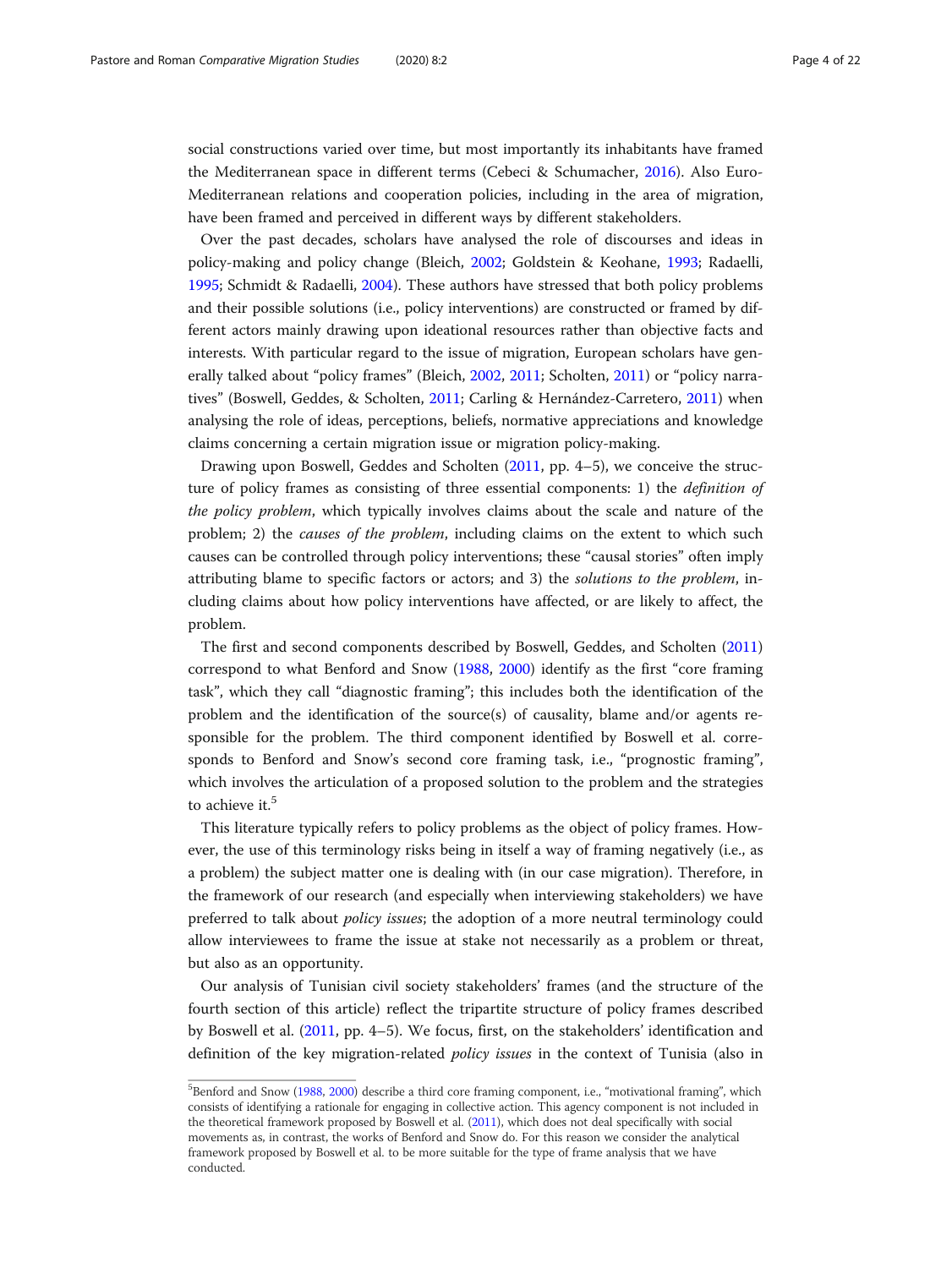comparison with other policy issues). We then move on to illustrate how stakeholders describe the causes of such migration-related policy issues, namely the factors and actors affecting them. Finally, we consider the stakeholders' evaluation of the policy responses elaborated by the EU in order to tackle such issues and their causes.

# The EU's official migration policy frames on Tunisia: euro-centric, securityoriented, conditionality-based<sup>6</sup>

The issue of migration and mobility in the Mediterranean space is clearly framed in terms which are determined almost exclusively by the agenda of the EU institutions and some key Member States. These frames, and the European policy agenda related to them, have been changing over the last years (at first following the 2011 Arab Spring, and more decisively with the 2015 refugee crisis), in parallel to an increase in so-called mixed migration flows crossing the Mediterranean towards Europe.<sup>7</sup> This expression corresponds to the perception of European national governments and EU institutions that it is increasingly difficult to distinguish within Mediterranean migration flows between persons who move because they are forced or displaced and in need of protection, and those who move voluntarily and are economically motivated (Oelgemöller, [2011](#page-20-0), p. 112).

The fundamental structure of the European migration agenda appears to consist of three distinct (although interdependent) policy areas (Pastore, [2015](#page-20-0)). These are: 1) the governance of legal migration, and especially labour migration; 2) the governance of irregular migration flows, including the components of such flows that are seeking international protection (mixed migration flows is the designation now most commonly used at the EU level); and 3) the governance of short-term mobility, including the issue of visa facilitation. This tripartite distinction reflects the dominant EU-driven categorisation of migration flows (and corresponding areas of policy intervention), which has emerged and consolidated over the last decades. This is reflected in the policy instruments that the EU has adopted in the framework of its cooperation policies with southern Mediterranean countries.

Such policy instruments have formally tried to integrate (at least on paper) the three policy areas of legal migration, irregular migration and mobility into a comprehensive strategy, and to include in the picture also the migration-development nexus (especially since the adoption of the GAM in 2005) and the issue of international protection (since the 2011 launch of the GAMM). However, the dominant focus (both of EU policy documents and concrete cooperation initiatives) has always been on the management of irregular migration – i.e., on cooperation policies in the fields of border control, fight against human trafficking and smuggling, return and readmission.

In particular, initiatives under the pillars of migration and development and international protection are still largely underdeveloped in the overall framework of

framework of the MEDRESET project. This study shows that the framings of European and Tunisian (and more in general southern Mediterranean) civil society stakeholders are very close. See: Roman, [2018a.](#page-20-0) <sup>7</sup>  $\sigma$ For the first elaboration of the concept of mixed migration (and the first policy-oriented recommendations on how to manage it) see: UNHCR, [2007,](#page-20-0) Van Hear, [2011.](#page-20-0)

<sup>&</sup>lt;sup>6</sup>This section focuses exclusively on the EU's official migration policy frames emerging from an analysis of the policy documents produced by the EU institutions. It does not analyse the framing of European civil society stakeholders. As mentioned above, this was investigated by one of the authors always in the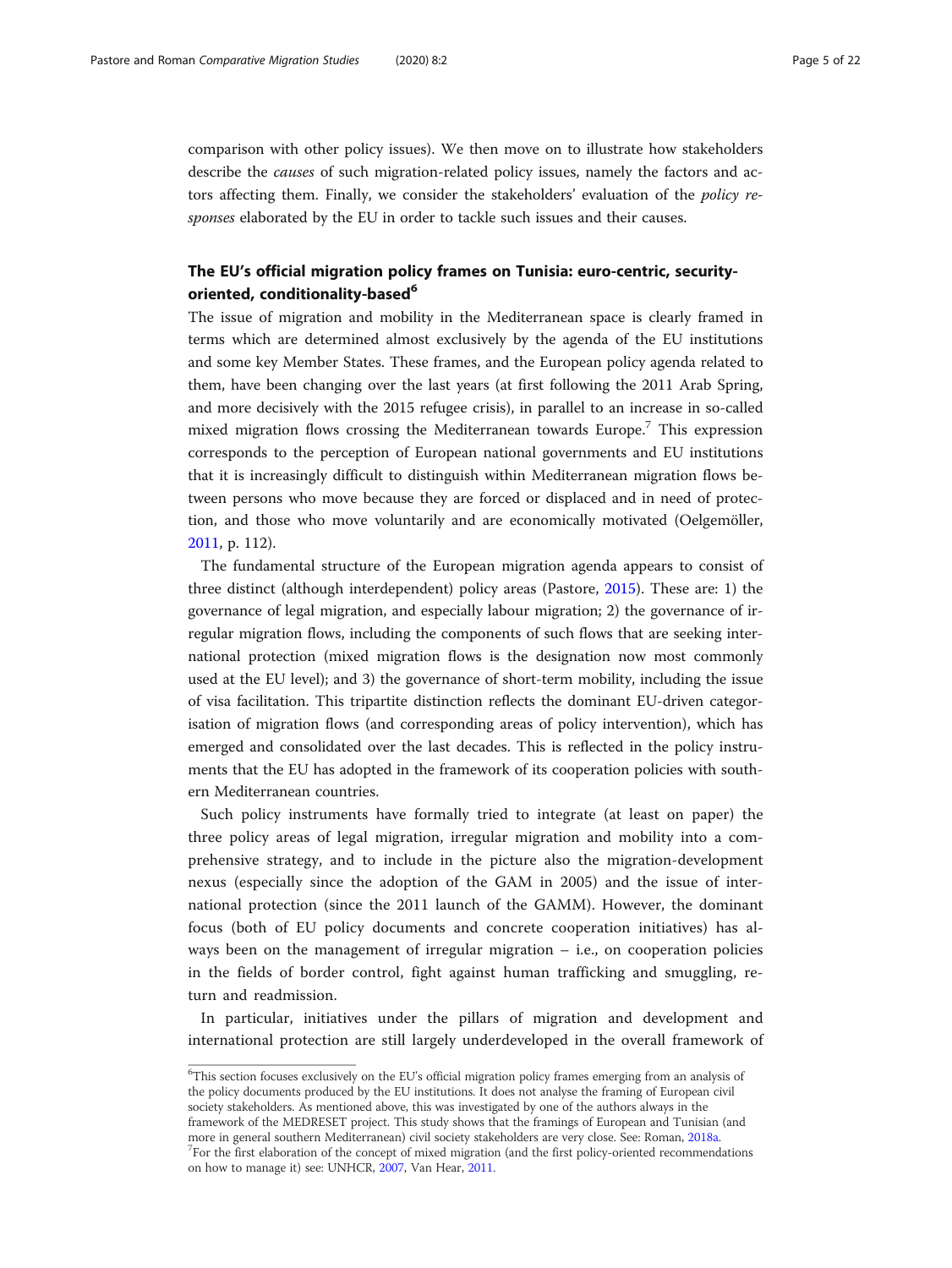the ED, as shown both by the text and the ongoing implementation of Mobility Partnerships (MPs) – especially those with southern Mediterranean countries. Even with the recent emergence of the notion of mixed flows, the dominant securitised framing of irregular migration has not left room for a more human rights-based approach; the European focus continues to be on the need to stem and contain migration flows, rather than on the protection needs of forced migrants, asylum seekers and refugees (Huysmans, [2000\)](#page-20-0).

An analysis of EU policy documents clearly shows that the EU's and European countries' approach to cooperation with third countries has always been driven by Euro-centric security concerns and economic interests, while it has overlooked the partner countries' perspectives, needs and priorities. This Euro-centric framing is reflected not only in the earliest cooperation initiatives involving Mediterranean countries established in the 1990s (e.g., the Euro-Mediterranean Partnership or Barcelona Process and the Association Agreements), but also in cooperation initiatives launched in the early 2000s (e.g., the  $5 + 5$  Dialogue and the European Neighbourhood Policy), as well as in more recent initiatives, such as the above-mentioned Mobility Partnerships. EU-Tunisia cooperation fits precisely in this picture, since the country has been involved in all these initiatives, but its chances to affirm alternative frames and priorities to those imposed by the EU and its Member States have been very limited.

Following the Arab Spring, the framing of EU-Tunisia relations could potentially change. On the one hand, the EU seemed willing to support Tunisia's democratic transition and the overall stabilisation of the region, as shown by the joint communication "A Partnership for Democracy and Shared Prosperity with the Southern Mediterranean" issued in March 2011 (shortly after the revolution) by the European Commission and the High Representative of the Union for Foreign Affairs and Security Policy. In what seemed to be a very inspired and forward-looking document, moving from the awareness that "a radically changing political landscape in the Southern Mediterranean requires a change in the EU's approach to the region" (European Commission and High Representative, [2011,](#page-19-0) p. 3), the EU promised to re-found its relations towards North African countries on new, more equal and fair bases. In the area of migration, the joint communication emphasised the need to enhance "well-managed mobility" from Mediterranean countries to the EU. To this purpose, the Commission and the High Representative suggested the launch of Mobility Partnerships and committed to work together with Member States on legal migration legislation and visa facilitation options, demonstrating an apparent will to reframe priorities (European Commission and High Representative, [2011,](#page-19-0) pp. 6–7).

On the other hand, raising fears of unwanted migration pushed EU Member States to prioritise once again irregular migration, border control and readmission agreements, as proved by the communication "A Dialogue for Migration, Mobility and Security with the Southern Mediterranean Countries" issued by the Commission only a few months later, in May 2011. Moving from the assessment that the historic events that occurred in the southern neighbourhood of the EU "have also induced significant movements of people" (European Commission, [2011a](#page-19-0), p. 2), this document downsized significantly the proactive partnership-oriented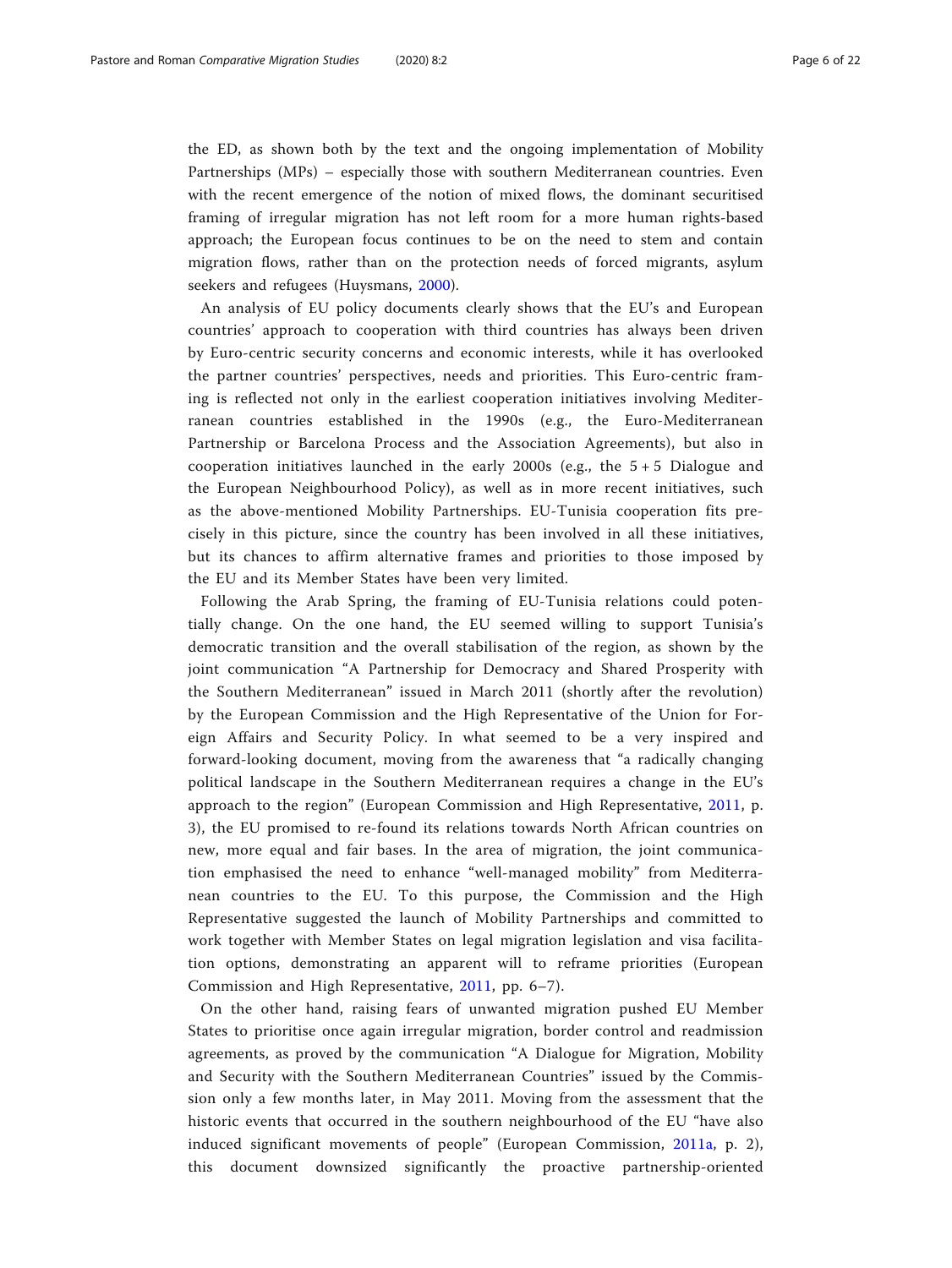approach characterising the first European reaction to the Arab Spring, and revealed a renewed focus on security aspects and a conditionality-based approach. Indeed, this communication listed a number of measures that partner countries had to implement as a precondition for increased mobility; such measures were "aimed at contributing to the creation of a secure environment" for the circulation of persons, and included: setting up voluntary return arrangements; concluding readmission agreements with the EU and working arrangements with Frontex; cooperating in joint surveillance operations in the Mediterranean Sea; and strengthening capacities in integrated border management (European Commission, [2011a,](#page-19-0) pp. 10–11).

For its part, also the new Tunisian government was torn vis-à-vis the EU's ambiguous stance. On the one hand it seemed willing to continue its long-standing cooperation with the EU; on the other hand it was hesitant to accept the European dominant framing of migration as a mere security issue, as it became more reluctant to implement any European-driven decision against the will of an increasingly self-confident and organised civil society (Ben Khalifa, [2013,](#page-18-0) p. 182).

Looking for a more balanced relationship, more co-decision and a de-securitised approach to migration, in October 2011 Tunisia accepted to start a "Dialogue on Migration, Mobility and Security" with the EU, as a preliminary step towards the Mobility Partnership (MP). Negotiations continued for 2 years, leading to the signature of the Joint Declaration establishing a Mobility Partnership in March 2014.<sup>8</sup> The MP's general objectives, as stated in the Joint Declaration, are the following: 1) to better manage the movement of persons for short stays and legal and labour migration; 2) to combat irregular migration and human trafficking and smuggling, and to promote an effective return and readmission policy; 3) to strengthen cooperation on migration and development; 4) to comply with international refugee law instruments; 5) to promote the integration of regular migrants through anti-discrimination policies and by recognising their contribution to the development of both their country of origin and residence. However, although on paper the MP was framed by the EU as a comprehensive and balanced instrument of cooperation, its implementation (including through the LEMMA project, the flagship project of the MP with Tunisia - [https://lemma.tn/\)](https://lemma.tn/) demonstrated that in practice the stress was clearly put, once again, on strengthening cooperation on the management of irregular migration, promoting the signature of a European Readmission Agreement (EURA), and fostering return and reintegration, while offering only limited incentives in the areas of legal migration and mobility – among the incentives, the launch of negotiations for a Visa Facilitation Agreement  $(VFA)$ .<sup>9</sup>

Moreover, the MP negotiations were promoted by the EU as a participatory process, actively involving civil society stakeholders. However, initially Tunisian civil society organisations were only partly involved, and denounced a lack of

<sup>&</sup>lt;sup>8</sup>The negotiation process with Tunisia took longer and was more complicated compared to the one simultaneously launched with Morocco, mainly due to the delicate situation of political transition in the country.

<sup>&</sup>lt;sup>9</sup>Several scholars have criticised MPs as unbalanced, Euro-centric, security-oriented and conditionality-based instruments of cooperation; see, inter alia: Brocza & Paulhart, [2015,](#page-19-0) Lavenex & Stucky, [2011,](#page-20-0) Cassarino & Lavenex, [2012](#page-19-0), Reslow, [2012.](#page-20-0)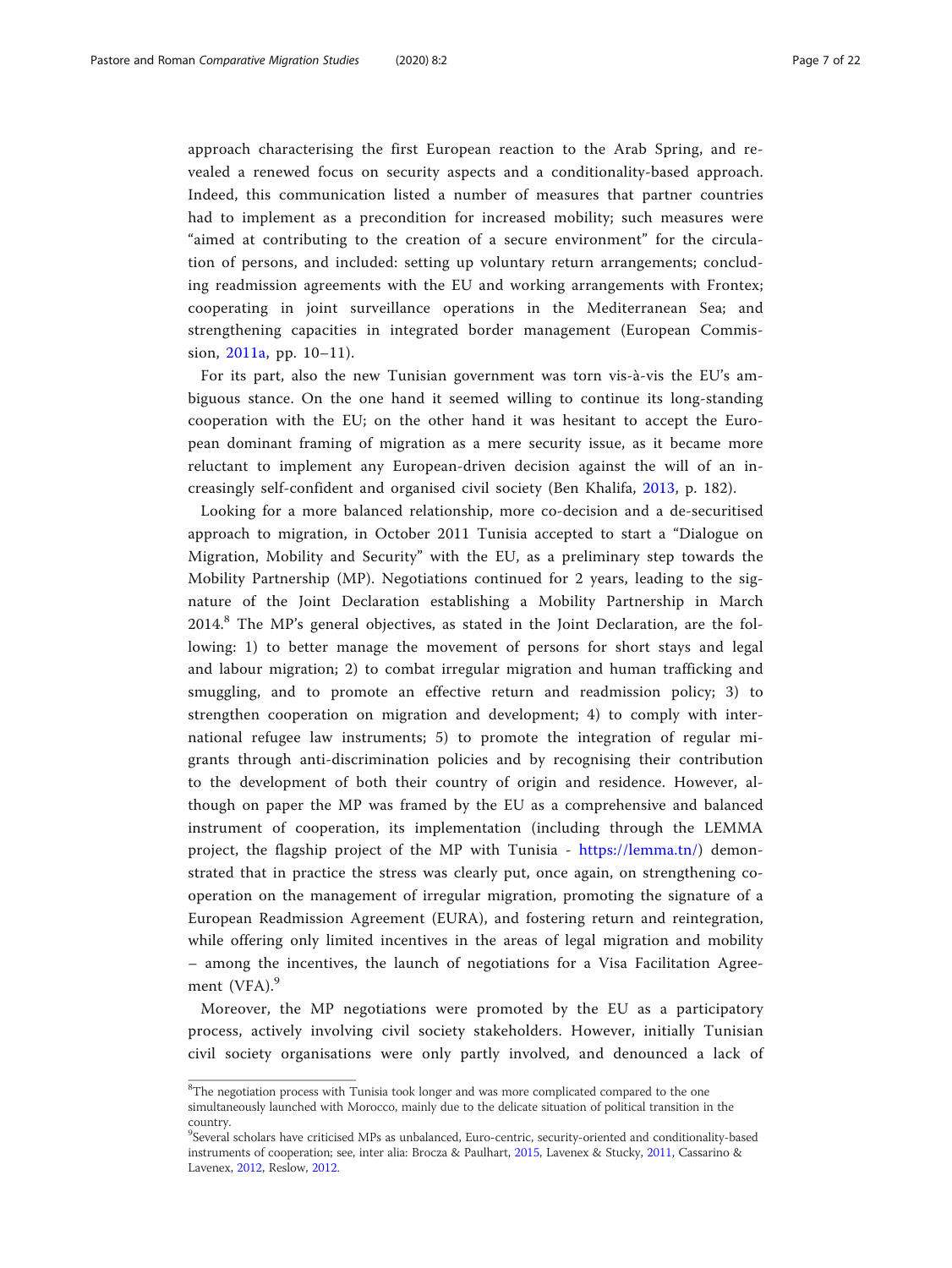transparency in negotiations (García Andrade, Martín, Vita, & Mananashvili, [2015](#page-20-0), p. 132). They adopted a highly critical stance towards the MP and called for the Tunisian government to refuse signing it, and to refuse starting EURA negotiations, framing both instruments as mere means for the EU to externalise migration controls (Migreurop, [2013](#page-20-0), [2014\)](#page-20-0).

For some time, in fact, EURA negotiations did not start. It was only in October 2016 that the European Commission announced the opening of parallel negotiations for a EURA and a VFA with Tunisia (European Commission, [2016b](#page-19-0)). However, negotiations have made little progress so far, mainly due to the fact that the Tunisian government strongly opposes the inclusion of an obligation to readmit third country nationals. Nevertheless, the opening of these parallel negotiations, along with the launch of the LEMMA project in July 2016, and the joint communication on "Strengthening EU support for Tunisia" issued by the Commission and the High Representative for Foreign Affairs in September 2016 (European Commission and High Representative, [2016](#page-19-0)), indicate that since mid-2016 the EU has pushed for a more general revitalisation of EU-Tunisia relations, including in the area of migration.

As announced in the Commission communication "on establishing a new Partnership Framework with third countries under the European Agenda on Migration" of June 2016 (European Commission, [2016a\)](#page-19-0), the EU has committed to take cooperation with Tunisia "to the next level, building on the existing Mobility Partnership". However, also in these policy documents the EU's support was framed as being mainly focused on reducing and preventing irregular migration, improving practical cooperation on returns, concluding EURA and VFA negotiations, and strengthening border management. The September 2016 communication mentioned also the EU's support to the development and implementation of a national migration and asylum policy, and to the reinforcement of mobility schemes and labour migration schemes, but these commitments were framed in a much vaguer way, and seemed to entail a purely formal rather than real engagement (European Commission and High Representative, [2016,](#page-19-0) p. 12).

In the first months of 2017, the issue of cooperation on migration control and readmission with Tunisia was once again high in the European agenda and in the Member States' interests. By reaffirming the European securitised framing of cooperation in the area of migration, in its "Renewed Action Plan on Return", the European Commission identified Tunisia as one of the priority countries to conclude a EURA with (European Commission, [2017](#page-19-0)). Moreover, in the same period the German and Italian governments allegedly made pressures on the Tunisian authorities with regard to the readmission of third country nationals, suggesting also the possibility to replicate the mechanism established by the EU-Turkey Statement of 18 March 2016. This would allow European countries to return to Tunisia not only non-Tunisian irregular migrants but also potential asylum seekers, and externalise asylum procedures and the reception of asylum seekers to Tunisia (AnsaMed, [2017;](#page-18-0) Fubini, [2017;](#page-20-0) EurActiv, [2017](#page-19-0)). This proposal clearly reflected, in an even more extreme form, the Euro-centric security-driven approach to migration management, in clear contrast with the human rightsoriented frames of Tunisian (and European) civil society stakeholders (ASGI, [2017](#page-18-0); EuroMed Rights, [2017](#page-19-0)).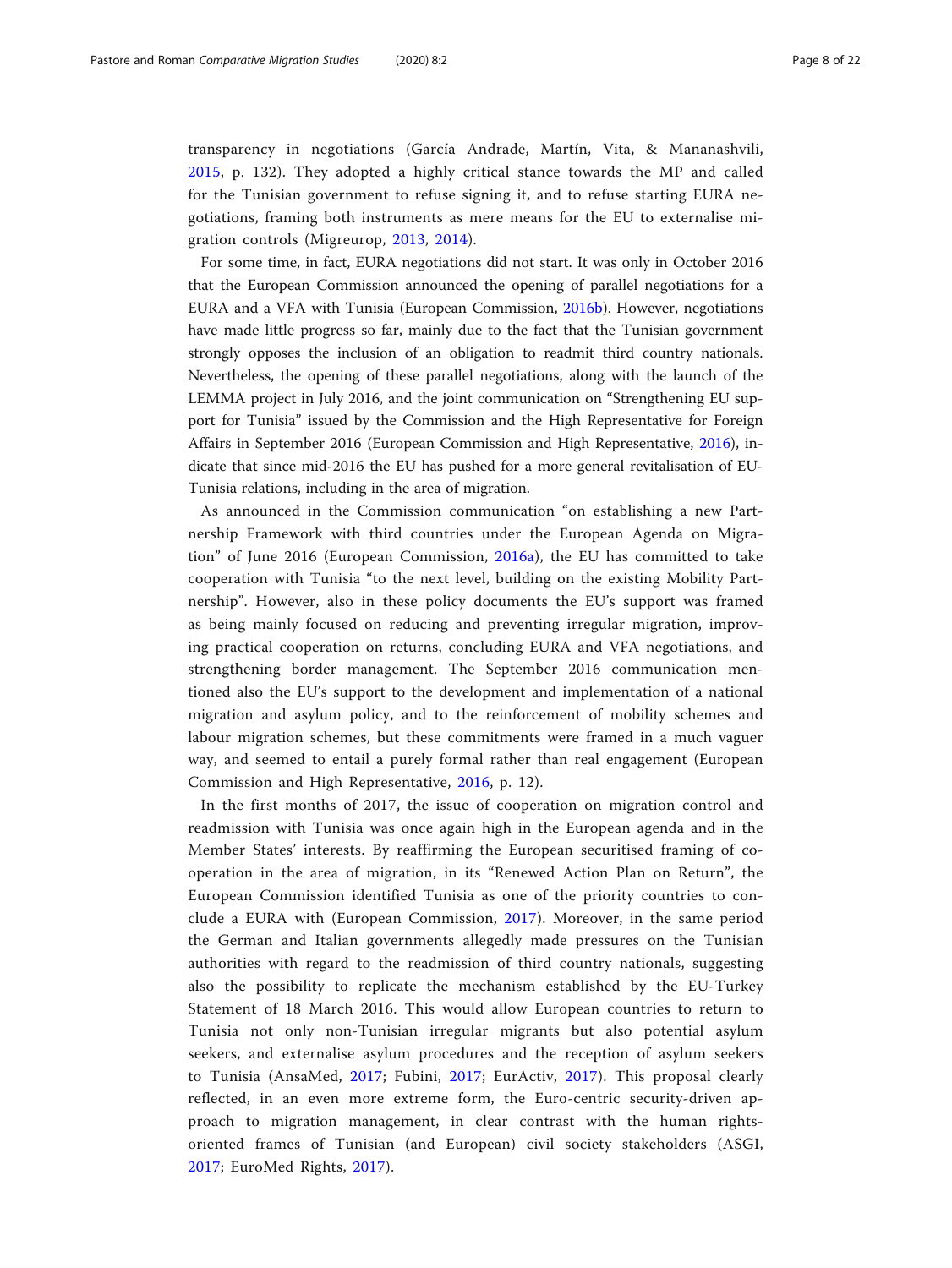# Tunisian civil society's migration policy frames: low salience, low politicisation, limited antagonism

Under the Ben Ali regime, Tunisian civil society was heavily restricted and subject to the state's control.<sup>10</sup> In this context, migration was considered a particularly sensitive topic, to be kept in the hands of the Ministry of Interior. Thus, before the revolution, civil society activism on migration in Tunisia was extremely limited: there were no civil society organisations (CSOs) specialised on migration and asylum; the topic was largely absent from the media and public debate; and independent expression and political action by unauthorised associations was almost impossible (Bartels, [2015;](#page-18-0) Boubakri, [2013](#page-19-0)). After the revolution, the unprecedented increase in civil liberties prompted significant civil society activism, including in the field of migration and asylum (Mekouar, [2016\)](#page-20-0).

Different types of CSOs became involved, namely: 1) well-established Tunisian diaspora organisations, which started to operate also in Tunisia, linking their claim for increased protection of migrant rights in Europe to requests for better treatment of migrants in Tunisia (e.g., Fédération des Tunisiens pour une Citoyenneté des Deux Rives - FTCR); 2) long-standing CSOs based in Tunisia working on human rights in general, economic and social rights, workers' rights or women's rights, which after the revolution started to embrace migrants' rights in their advocacy work (e.g., Ligue Tunisienne des Droits de l'Homme - LTDH, Forum Tunisien pour les Droits Economiques et Sociaux - FTDES, Union Générale des Travailleurs Tunisiens - UGTT, Association Tunisienne des Femmes Démocrates - ATFD, Association des Femmes Tunisiennes Universitaires pour la Recherche et le Développement - AFTURD); 3) newly-established CSOs and local non-governmental organisations (NGOs) specialised on migration- and asylum-related issues (e.g., Maison du droit et des migrations, Association Beity, Association des Familles Victimes de l'Immigration Clandestine - AFVIC, Association La Terre *pour Tous*).<sup>11</sup> Despite the differences in the thematic focus, methodology and scope of their actions, all these civil society stakeholders criticise the security-driven approach characterising EU-Tunisia cooperation and advocate for a human rights-based approach to migration.<sup>12</sup>

The 2011 revolution did not only lead to the flourishing of CSOs in Tunisia, but it also opened the way for many international NGOs (INGOs) and NGO networks to establish and/or launch new activities and projects in Tunisia, usually in collaboration with local civil society (e.g., EuroMed Rights, France Terre D'Asile, Médécins du Monde, Islamic Relief, Red Crescent). INGOs (as well as other international actors and donors, such as international organisations, European foundations, European governmental agencies) that arrived in Tunisia after 2011 "brought not only funds, but also their interests and discursive frameworks with them" (Natter, [2018](#page-20-0), pp. 11–12) and were relatively successful in promoting a change in how Tunisian institutional actors frame migration.

 $10$ With few exceptions (e.g., the Ligue Tunisienne pour la Défense des Droits de l'Homme and Association Tunisienne des Femmes Démocrates, which nonetheless could only operate in a controlled and limited manner), organisations working on political issues were denied legal registration and consequently were not allowed to hold public meetings and access funding.

<sup>&</sup>lt;sup>11</sup>For a concise description of the history, features and activities of the main Tunisian CSOs, see Roman &

Pastore, [2018](#page-20-0), p. 42–47.<br><sup>12</sup>This critical framing of the EU's external migration policies is shared by the main European civil society stakeholders and international NGOs active in the field of migration and asylum (Roman, [2018a\)](#page-20-0).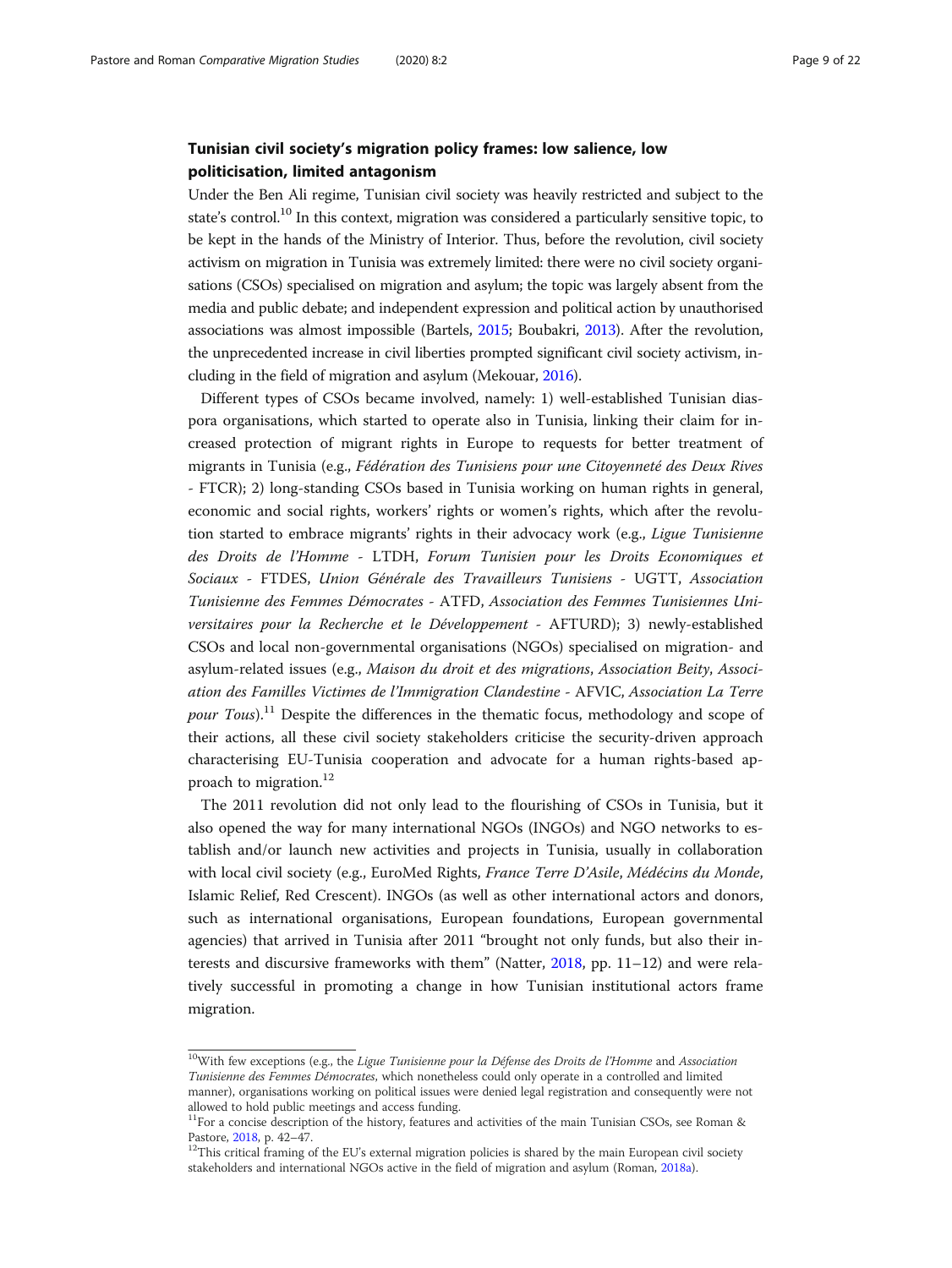This section draws upon extensive fieldwork carried out in the context of the MEDRESET project. The fieldwork consisted of 22 interviews conducted in Tunisia in July 2017 and 7 additional interviews carried out via Skype or phone in February– March 2018 with a variety of stakeholders operating in the field of migration and asylum and/or involved in migration policy-making in Tunisia.<sup>13</sup> Interviewed civil society stakeholders included: Tunisian CSOs, NGOs and activists<sup>14</sup>; international NGOs and NGO networks with operational offices in Tunisia<sup>15</sup>; Tunisian trade unions and employers' associations<sup>16</sup>; Tunisian scholars and experts.<sup>17</sup> A limited number of interviews involved institutional stakeholders (i.e., Tunisian governmental actors and international organisations operating in Tunisia); these were included in order to add into the analysis the perspective of the institutional stakeholders with whom civil society actors usually relate and interact.

With regard to the representativeness of interviewed civil society stakeholders, it should be noted that the purpose of the research was to consult the organisations that are most influential and most actively engaged in the field of migration and asylum in Tunisia. However, focusing on the main CSOs dealing with migration has led us to involve mainly a certain type of civil society actors – i.e., relatively well-established and professionalised CSOs, with an international profile and strong ties with European stakeholders – as they are most actively involved in migration policy-making and in negotiations with the EU. Conversely, the genuinely local grassroots organisations, which are less organised and resourceful, have a limited international profile (or none at all), and are often unable or unwilling to access EU funding and participate in decision-making processes, were involved in our research to a more limited extent. This proves that, as observed by other authors, the EU support to South-Med civil society is selective, and targets specific actors with whom the EU deems it can work – namely national elites and well-established, professionalised and westernised CSOs (Bürkner & Scott, [2018\)](#page-19-0).

#### Low salience and even lower politicisation: an issue for specialists

When asked to locate migration and mobility issues within a broader hierarchy of policy priorities, the large majority of interviewees admitted that, compared to other issues, migration is not perceived as a priority, neither by the Tunisian society as a whole, nor by Tunisian decision-makers. Therefore, the salience of migration as a policy issue in Tunisia appears to be rather limited; conversely, interviewees mentioned other policy issues, presenting them as serious and urgent problems that deserved prioritisation. These are: a) the overall socio-economic situation in the country, and specifically the issue of youth unemployment; b) other socio-economic issues, including: the situation of economic downturn, socio-economic inequalities between different regions across the country, poverty and under-development in rural areas, and the lack of economic

<sup>&</sup>lt;sup>13</sup>See in [Appendix](#page-17-0) the list of interviews with Tunisian stakeholders.<br><sup>14</sup>Including representatives of: *Association des Etudiants et Stagiaires Africains en Tunisie* (AESAT), AFTURD, FTCR, FTDES, LTDH, *La Terre pour To* 

<sup>&</sup>lt;sup>15</sup>Including representatives of EuroMed Rights, Islamic Relief, *Médecins du Monde*, Red Crescent.<br><sup>16</sup>Representatives of UGTT and *Union Tunisienne de l'Industrie, du Commerce et de l'Artisanat* (UTICA).<br><sup>17</sup>Migration e they produce can contribute in a significant way to the construction and reproduction of migration policy narratives (Boswell 2009, Boswell et al., [2011](#page-19-0)) or to the framing of migration policy (Scholten, [2011](#page-20-0)). Scholten rightly observes that science is "one of the institutions that can affect how policy problems are framed" (Scholten, [2011](#page-20-0), p. 79).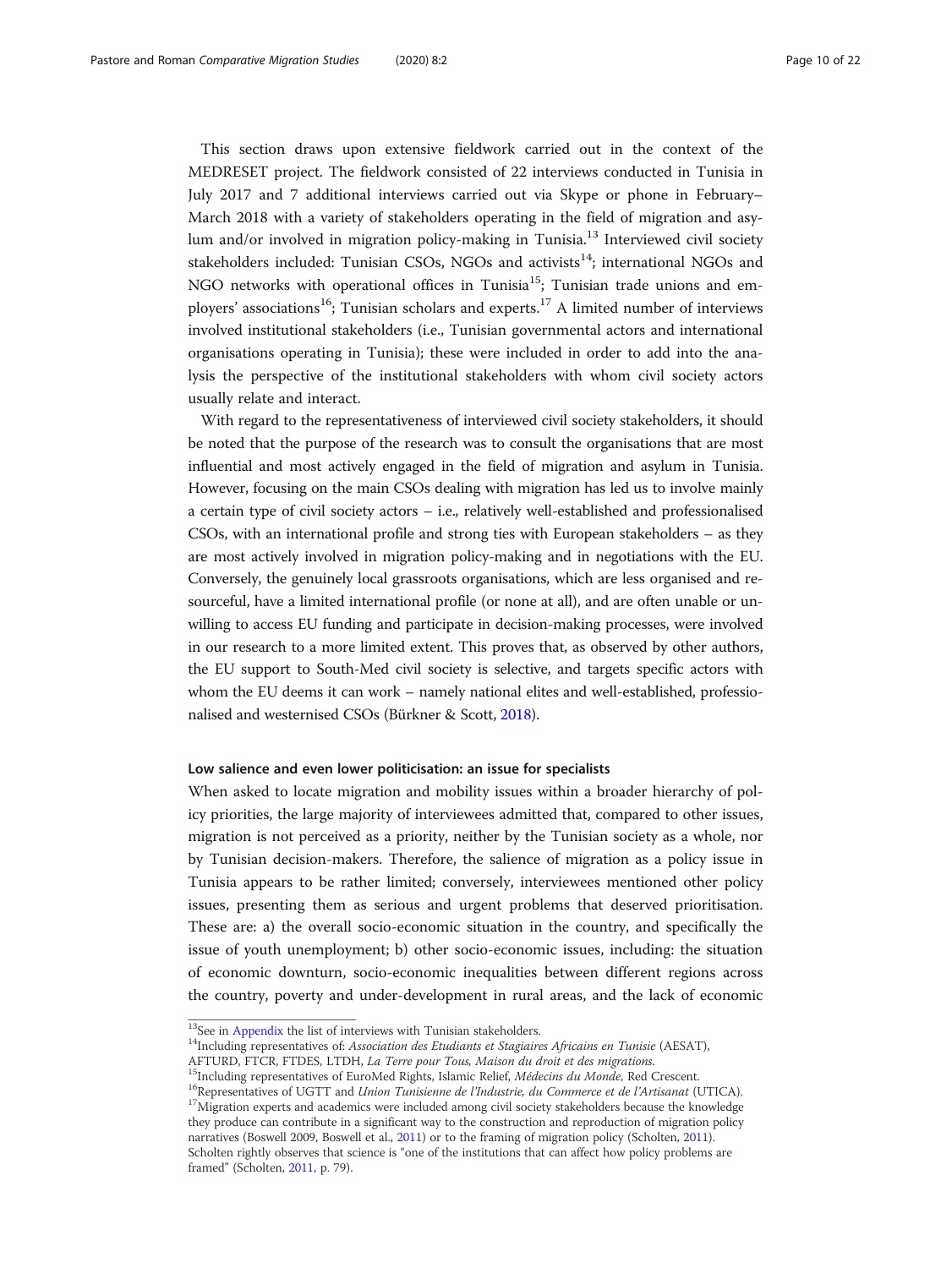reforms, investments and development policies; c) the still delicate political situation in the country, especially the ongoing process of democratic transition and difficulties related to it; and d) the issue of Islamic terrorism and security-related problems.

While some interviewees (some academics and INGOs) asserted that in Tunisia migration is absolutely not a priority, most interviewees included migration in the country's hierarchy of policy priorities, but they linked it to the general socio-economic situation of the country. In this context, migration was predominantly framed as Tunisian emigration to Europe (especially emigration of young Tunisians) rather than African immigration to Tunisia, and it was portrayed as the unwelcome consequence of the country's difficult socio-economic and political situation.

Several interviewees affirmed that in Tunisia migration is not a politicised issue. An academic explicitly stated that: "differently from the EU, in Tunisia no political party has used migration-related issues in political terms; migration is not the object of nationalist or xenophobic political positions; actually, it is not the object of political debate at all".<sup>18</sup> According to the same interviewee, in 2011 there has been a public debate on migration in the country, although limited to the departure of young Tunisians towards Italy, and the related issue of those among them who died or disappeared during their journey (Ben Khalifa, [2013](#page-18-0)). However, this debate was limited to the issue of Tunisian migrants (and did not include, for instance, the issue of Sub-Saharan migrants who fled Libya and were hosted in Tunisia) and was in any case circumscribed to that specific period and events. These findings were confirmed also by other contemporary fieldwork-based studies (e.g., Abderrahim & Zardo, [2018\)](#page-18-0).

The limited salience, high volatility and low politicisation of migration at the level of public opinion and in the confrontation between political parties in Tunisia are in clear contrast with the comparatively higher salience of the issue in Europe and its definitely higher level of politicisation and mediatisation, both at the national and European level. While in Tunisia, as confirmed by a governmental actor, "on the issue of migration and mobility there are no particular divergences between the government, civil society organisations active in this field and broader public opinion", <sup>19</sup> in Europe migration-related issues are often made the object of political controversies and divergent claims involving different political parties, institutional and non-institutional actors, and the broader public opinion (Van der Brug, D'Amato, Ruedin, & Berkhout, [2015](#page-20-0)).

In addition, it must be noted that in Tunisia the issue of migration seems to be on the one hand removed from the public debate and on the other hand made the object of a specialised, technocratic knowledge. Whilst it does not seem to be perceived as an issue by the Tunisian people in general, migration is framed as a policy issue by "the specialists" or "the experts", i.e., those civil society actors who are actively involved in migration policy-making. According to the above-cited academic, for instance, "even cooperation with the EU in the field of migration is not made the object of political debate; negotiations with the EU are framed as a merely technical issue and they are not mediatised at all; Tunisian civil society has no idea of what the mobility partnership, the readmission agreement or the visa

<sup>&</sup>lt;sup>18</sup>Interview with a member of academia/expert, 13 July 2017. This and the following excerpts from interviews are based on hand-written notes taken by the researcher during the interviews. This is due to the fact that the MEDRESET methodology did not allow for interviews to be recorded.

<sup>19</sup>Interview with a governmental actor, 13 July 2017.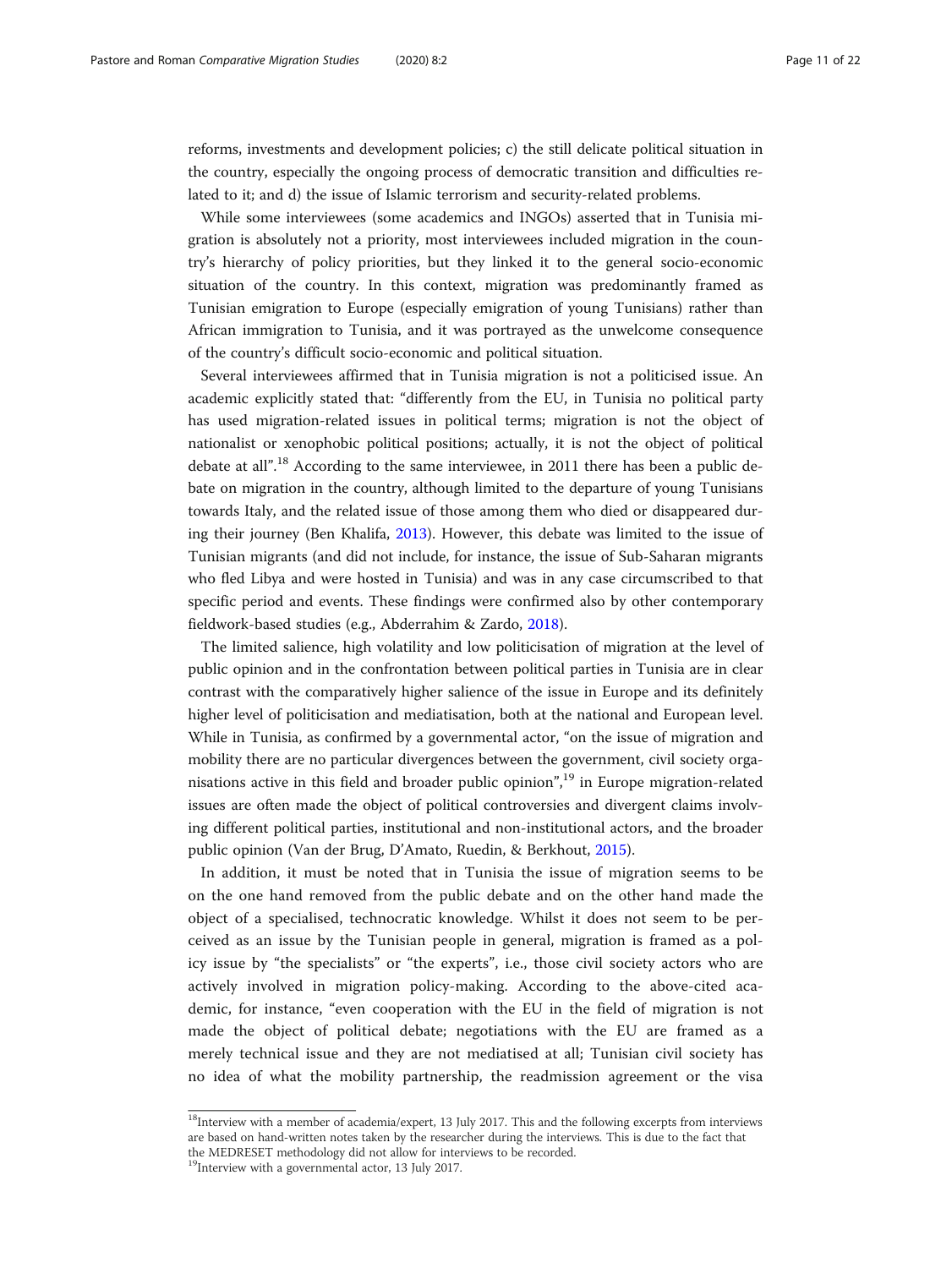facilitation agreement are; the only actors involved in this, along with the Tunisian government, are some expert CSOs and NGOs".<sup>20</sup>

#### Experts' perceptions of a growing migratory complexity

Several interviewees (governmental actors, academics, local CSOs and INGOs) highlighted the fact that Tunisia's migratory profile has significantly changed, especially after 2011, becoming increasingly complex and diversified. It was noted that, while Tunisia is still generally perceived as a country of emigration with a large diaspora abroad, it has also become a "migration hub" $^{21}$  – i.e., both a transit country for migrants and asylum seekers who are headed to Europe (but who may possibly end up staying in Tunisia) and a destination country for sub-Saharan students and workers.

As highlighted by those expert civil society actors who deal with migration-related issues, this growing migratory complexity poses significant new challenges in terms of migration governance. The increasing awareness, especially among civil society stakeholders, of the country's migratory complexity is reflected in what interviewees identified as the main migration-related policy issues in the Tunisian context, the main factors affecting them and the actors who are considered to be responsible (or are blamed) for them.

The first policy issue singled out by most interviewees is Tunisian emigration towards Europe. This is still perceived by both Tunisian authorities and society in general as a primary concern in the field of migration governance, especially with regards to the issue of young Tunisians who cross the Mediterranean by boat in the attempt to reach Italy and Europe, commonly defined as "harraga".<sup>22</sup> Civil society stakeholders identified different factors and actors affecting this phenomenon, focusing in particular on: a) the socio-economic situation in Tunisia; b) the responsibility of the Tunisian government in terms of lack of policies or ineffectiveness of existing policies; and c) the restrictive migration policies put in place by the EU and European countries. In relation to this, some interviewees emphasised also a substantial lack (or shortage) of legal migration opportunities for Tunisian workers in Europe. Some stakeholders focused specifically on the issue of highly-qualified labour migration and its implications for the country.<sup>23</sup>

Secondly, the issue of refugees in Tunisia was also mentioned as a relevant migration-related issue for the country. However, this issue has a very precise temporal and spatial location, as it concerns the inflow of refugees from Libya to southern Tunisia following the 2011 Libyan war. The war actually caused two distinct inflows of refugees, the Sub-Saharans and the Libyans. While the inflow of sub-Saharan refugees was generally framed in negative terms by both the Tunisian people and public institutions ("the images of masses of people in precarious conditions in the Choucha camp remained impressed in our collective

<sup>20</sup>Interview with a member of academia/expert, 13 July 2017.

<sup>&</sup>lt;sup>21</sup>Interview with a member of academia, 7 July 2017.

<sup>&</sup>lt;sup>22</sup>The term *harraga* (from Arabic) means "those who burn (the borders)"; it identifies North African migrants who try to enter Europe by using irregular means (typically crossing the Mediterranean by boat). <sup>23</sup>On this point, different frames emerged, as some interviewees emphasised possible negative implications related to "brain drain", while others stressed a potential for the development of the country in terms of "brain gain".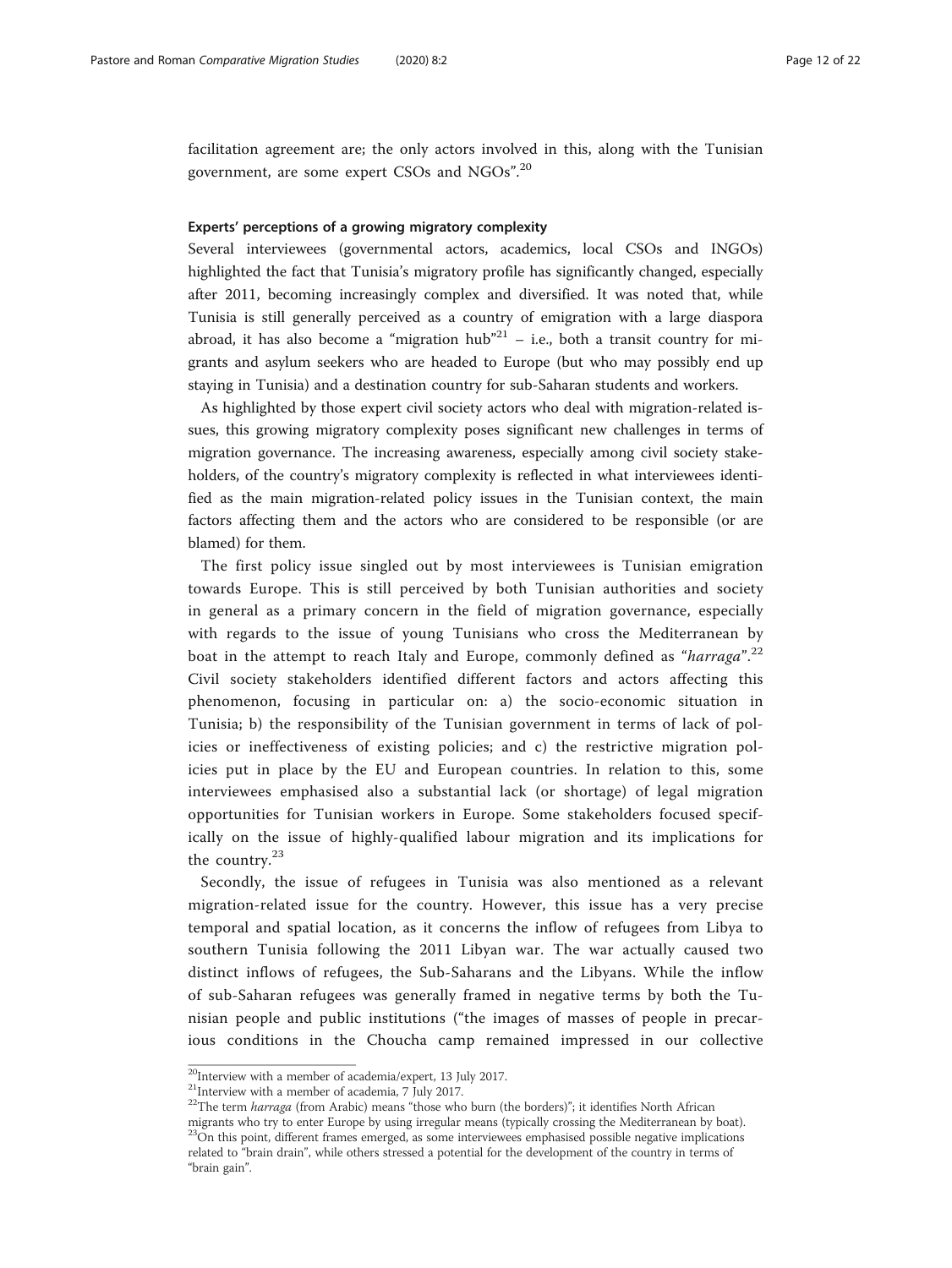memory as an infernal circle"<sup>24</sup>), the inflow of Libyan nationals was perceived rather positively ("Libyans were welcomed in Tunisia as 'brothers' and hosted in the houses of Tunisians; there were no integration issues"<sup>25</sup>). This is also linked to the fact that the Libyans arrived in Tunisia with significant financial resources and invested in the real estate business, partly compensating for the economic downturn that Tunisia was undergoing.<sup>26</sup>

Some expert civil society stakeholders mentioned as a policy issue also the fact that a proposal for a new national asylum law (drafted in partnership with the UNHCR) is stuck in the Parliament since a couple of years. Interviewees provided two different explanations of the causes of this impasse. Most of them affirmed that the problem is not a lack of political will; rather, the Tunisian Parliament has a huge backlog of law reforms to discuss, and the creation of a national asylum system is not among the country's or the government's priorities. Conversely, a minority of interviewees argued that this is a political blockage, i.e. a strategy put in place by Tunisia in response to the European pressures to pass the law, aimed at contrasting any possible European project of externalisation of the asylum procedures in North Africa.<sup>27</sup>

Thirdly, the issue of sub-Saharan immigration to Tunisia was identified as a specific policy issue only by expert CSOs, migrant associations and NGOs working specifically on this topic. These actors highlighted several problems relating to the legal and policy framework regulating immigration to Tunisia, which is considered to be too restrictive, oriented to the criminalisation of migrants, and informed by a securitising approach. They criticised in particular the imposition of penalties on irregular migrants and the virtual impossibility for them to regularise their stay in Tunisia. $^{28}$ 

With regards to the living and working conditions of sub-Saharan migrants in Tunisia, expert civil society stakeholders stressed specific challenges related to human rights protection (focusing in particular on access to labour and labour rights) and poor integration in the Tunisian society (highlighting problems related to housing and residential segregation). The related issue of discrimination, racism and xenophobia targeting African people in Tunisia was also described as serious and widespread. Therefore, specialised civil society actors framed in overall negative terms the situation of sub-Saharan migrants in the country and the existing Tunisian legal and policy framework on immigration, which was described by several interviewees as "outdated" and "unsuitable" for a country that has become also a destination of migrant flows. Following the revolution, specialised NGOs and migrant associations have been voicing their criticism and advocating for a reform of Tunisian immigration law, also with the support of Tunisian academics and INGOs (Ben Jemia & Achour, [2014](#page-18-0)). The main objectives of their advocacy actions vis-à-vis the national government were: de-penalising irregular

<sup>24</sup>Interview with a governmental actor, 13 July 2017.

<sup>&</sup>lt;sup>25</sup>Interview with a governmental actor, 18 July 2017.

<sup>&</sup>lt;sup>26</sup>However, as mentioned by some civil society actors, even though they are called "brothers", Libyans do not have any formal legal status in Tunisia: they are considered neither migrants nor asylum seekers, and they do not get the UNHCR refugee status.

 $27''$ The EU wants Tunisia to pass this law so that the country would become eligible to receive asylum seekers and process their applications, and it would be possible for the EU to define Tunisia as a safe country" (interview with a representative of an INGO, 4 July 2017).

 $^{28}$ Under Tunisian law, irregular stay is a crime punished with a penalty of 20 DIN per week of irregular stay, which amounts to 1000 DIN per year (ca. 340€). This represents a major problem for irregular migrants, who are not allowed to leave the country (not even to return to their country of origin) unless they pay a penalty, which is constantly increasing.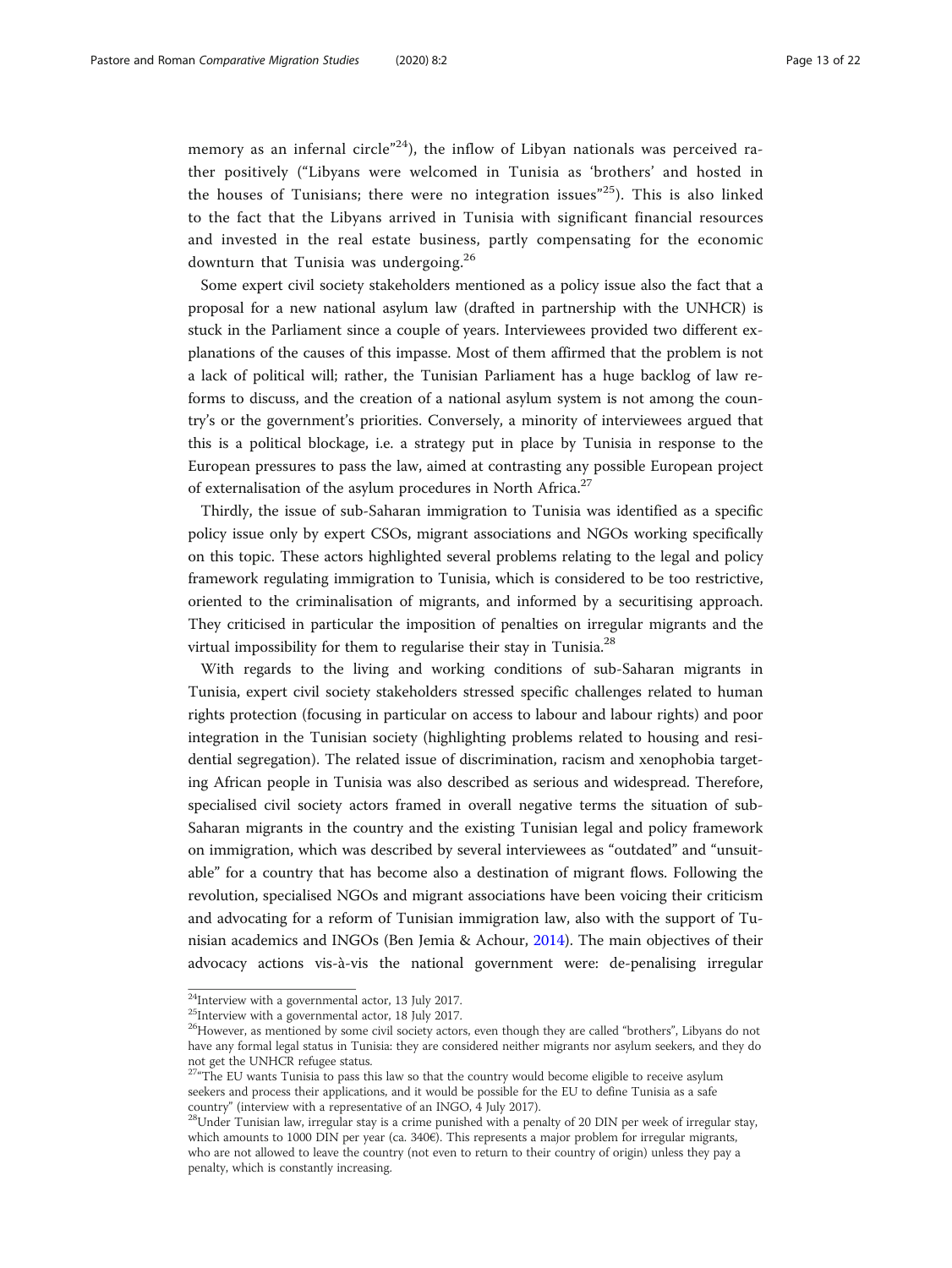migration, enhancing migrant rights' protection and migrant integration, and combating discrimination and racism.

Therefore, these actors considered as a problematic issue in itself the persisting stalemate of the reform of Tunisian immigration law  $-$  a process initiated in 2011 by the newly-established State Secretariat for Migration and Tunisians Abroad, with the elaboration of a comprehensive National Migration Strategy, i.e., a new legal and policy framework on immigration, emigration and asylum drafted in cooperation with Tunis-ian civil society (Ben Jemia & Achour, [2014\)](#page-18-0). Since 2013 a draft version of the National Migration Strategy has been circulating, but it has never been officially adopted by the government. According to expert civil society stakeholders, multiple factors have contributed to this impasse, including: the sometimes problematic relations between different national institutions involved in migration policy-making and the overlapping of their competences; EU-Tunisia relations and the pressures exercised by the EU on the Tunisian government through its cooperation policies<sup>29</sup>; the uncertain political situation in Libya<sup>30</sup>; and the lack of a truly participatory decision-making process actively involving CSOs.

When considering the factors and actors affecting the above-mentioned policy issues, interviewees addressed also the lack of inter-governmental cooperative relations among southern Mediterranean countries. According to Tunisian civil society stakeholders, the lack of strategic regional alliances, especially in the field of migration, may be linked to two factors: a) southern Mediterranean countries tend to accept and uncritically perpetuate the European framing of Euro-Mediterranean relations as purely bilateral oneto-one relations, following the model of the European Neighbourhood Policy; and b) each country perceives its general situation and its national interests as individual, peculiar and often in conflict or competition with those of its neighbours.<sup>31</sup>

#### Civil society actors' evaluation of EU-Tunisia cooperation on migration

Civil society actors highlighted that current European policies addressing Tunisia are obsessively focused on improving border control and increasing effective returns, while cooperation in other policy fields, such as labour migration and development – which would be beneficial to reducing irregular migration – is made conditional to cooperation in stemming maritime migration flows.

More in general, civil society stakeholders claimed the need for more equal and balanced relations between the EU and Tunisia in all policy fields.<sup>32</sup> They also stressed that Tunisia should not adapt its priorities to the representation the EU has of the country and more in general of the southern Mediterranean shore; rather, it should

<sup>&</sup>lt;sup>29</sup>According to interviewees, the Tunisian government would not adopt legislation or policies in the area of migration that would be disliked by the EU institutions and Member States, as the EU cooperation and support (not only in this policy field) is considered as crucial for the long-term strategic interests of the country.

<sup>&</sup>lt;sup>30</sup>"Until the political situation in Libya is not solved and stable, it may be difficult and inappropriate for Tunisia to pass a law that may have a relevant impact on Libyan nationals, and could thus negatively affect Tunisia-Libya relations" (interview with a migration expert/academic, 15 July 2017).<br><sup>31</sup>Relations between Maghreb countries (Tunisia, Morocco, Algeria) are still quite tense, both at the level of

trade relations and political relations, with the unresolved issue of Western Sahara representing a crucial obstacle for enhancing regional cooperation.

 $32''$ Tunisia needs the EU's support in this phase of transition, but at the same time it should be treated in a more equal way, as a peer country, also because it has a crucial role in North Africa" (interview with a representative of a CSO, 5 July 2017).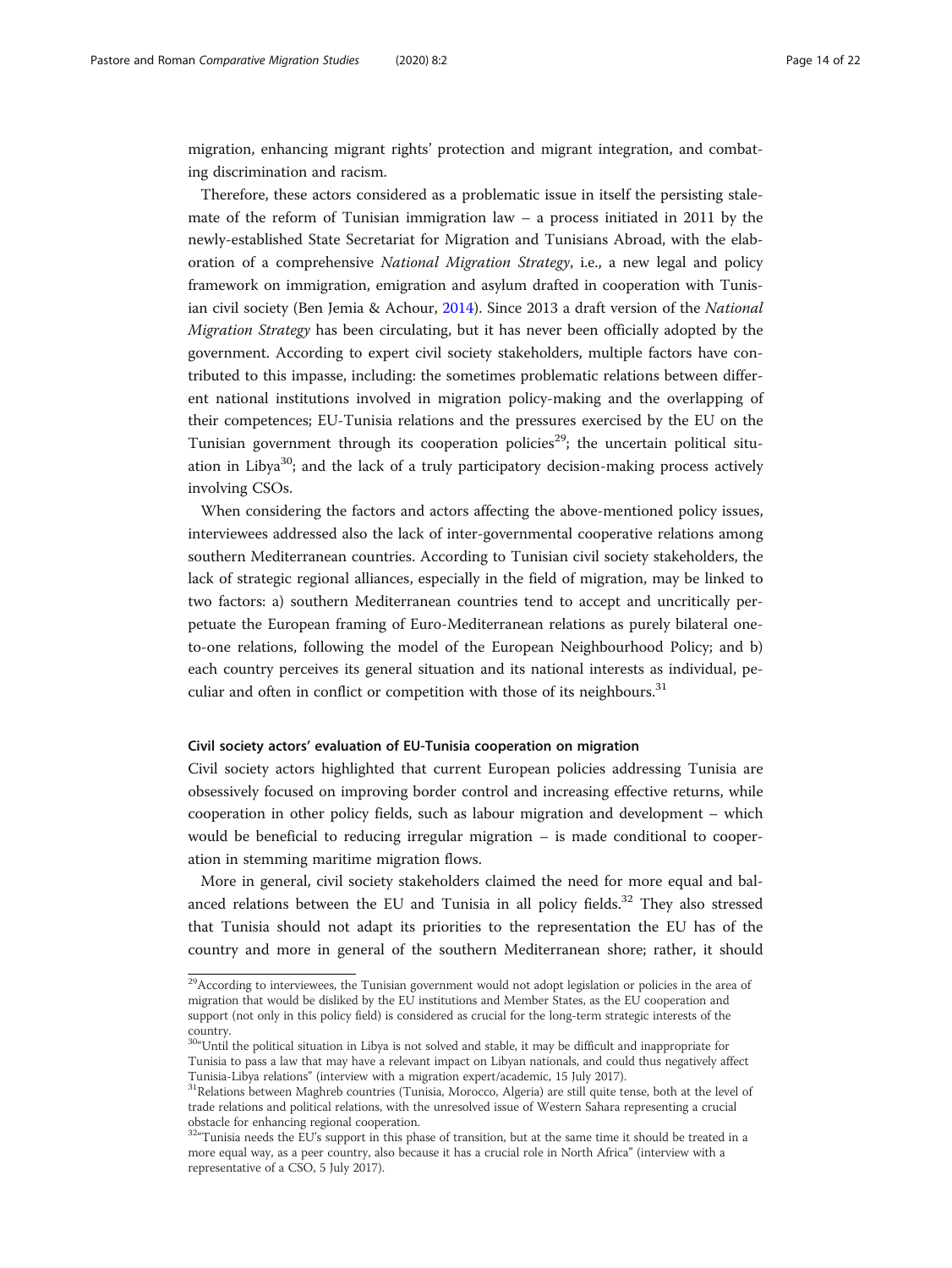provide its own alternative representation, and should upheld its own priorities in the negotiations with the EU. $^{33}$  As concerns more specifically the governance of migration, interviewees were generally in favour of implementing more balanced, integrated and comprehensive cooperation policies. These should not be limited to border control, but should also speak to different policy areas, so that EU-Tunisia relations are overall more coherent.<sup>34</sup>

As concerns specific EU-Tunisia cooperation initiatives in the area of migration (i.e., the European Readmission Agreement (EURA), the Visa Facilitation Agreement (VFA) and the Mobility Partnership), it is worth noting that the Tunisian government and a majority of Tunisian CSOs and NGOs share the same position and have formed a "united front" vis-à-vis the European Union. This is especially true for the ongoing parallel negotiations for readmission and visa facilitation agreements.<sup>35</sup> The main points of this shared position are: that the EURA must be linked to the VFA (thus, enhanced cooperation on readmission on the part of Tunisia is conditional to the establishment of a facilitated visa regime for Tunisian nationals); that readmission obligations cannot include third country nationals; and that readmission cannot be carried out based on a "European laissez-passer". Interviewees affirmed that these three points are firmly nonnegotiable.<sup>36</sup>

With regard to one of the most recent policy developments in the external dimension of the EU migration policy – i.e., the EU-Turkey Agreement and its possible replication in other contexts (mentioned above in the third section), Tunisian civil society actors confirmed that "following the EU-Turkey deal, the European strategy changed a bit; we witnessed more pressures on Tunisia, and offers of relevant financial agreements as a quid pro quo for increased cooperation, based on a similar mechanism as the EU-Turkey one; what we are trying to avoid as civil society is that the Tunisian government finds itself in the same situation as Turkey".<sup>37</sup>

Therefore, generally-speaking Tunisian civil society actors seem to share the overall critical framing of European CSOs and international NGOs on the EU's external migration policies in the Mediterranean area, which are criticised for their security-oriented and conditionality-based approach (Roman, [2018a\)](#page-20-0). At the same time, most Tunisian CSOs have established a united front with Tunisian authorities aimed at promoting more equal and balanced EU-Tunisia relations and less Euro-centric and sectoral migration cooperation policies. In fact, despite an overall critical stance towards the EU external migration policies, most Tunisian expert CSOs and NGOs are keen to be involved in a constructive dialogue with national and European institutions and claim an active role in decision-making processes in the field of migration.

Thus, rather than taking a more radically antagonistic stance towards the EU and/or the national government and refusing dialogue with institutional actors, the majority of Tunisian civil society stakeholders display a cooperative attitude and value the

<sup>&</sup>lt;sup>33</sup>Interview with a member of academia, 7 July 2017.

<sup>&</sup>lt;sup>34</sup>Tunisia cannot merely play the role of Europe's border guard; we need to cooperate also in different fields in an integrated way and on more equal bases; for instance, we need to enter into economic agreements that

do not penalise Tunisian agriculture" (interview with a representative of a CSO, 5 July 2017). <sup>35</sup> The Tunisian government is for visa facilitation; it stands on the right side of the civil society on this issue; in this field the role of CSOs is very important" (interview with a governmental actor, 11 July 2017).  $36$ However, it must be noted that some grassroots associations and civil society activists have a more

radically critical perspective and declared to be against the EURA as a whole.

<sup>&</sup>lt;sup>37</sup>Interview with the representative of an INGO, 4 July 2017.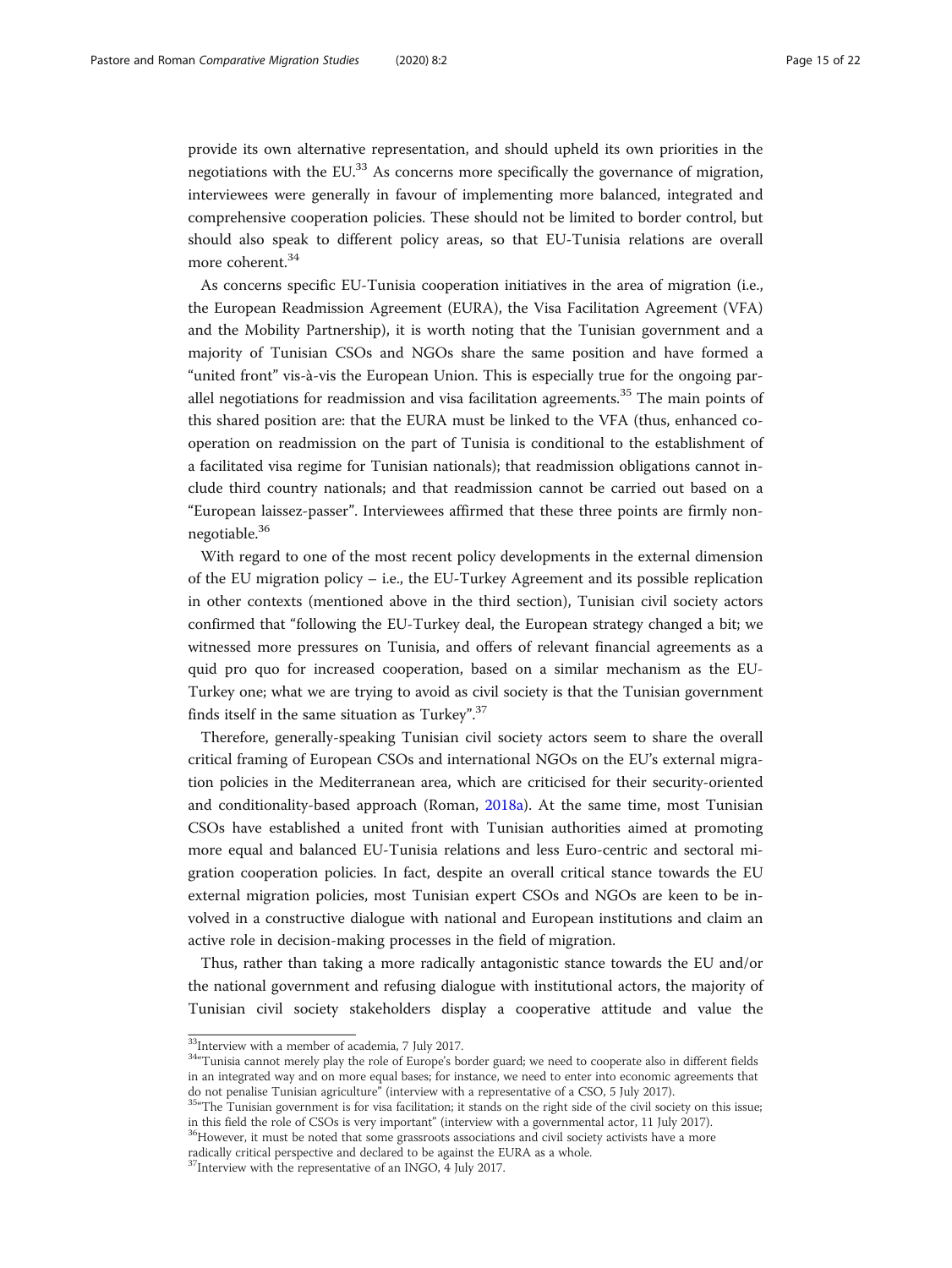opportunity of being involved in EU-Tunisia negotiations in the area of migration. Moreover, the substantial convergence of views between Tunisian institutional and civil society actors on the main EU-Tunisia migration cooperation initiatives may result in a stronger "Tunisian position" vis-à-vis the EU and European countries.

Conversely, the fieldwork carried out in Morocco as part of the MEDRESET project showed that Moroccan CSOs have a more radically critical stance towards the EU's and European countries' cooperation policies, including in the field of migration, which are considered as a continuation of the European colonialist policies in the African continent. For this reason Moroccan CSOs are apparently less keen to be involved in a political dialogue with the EU (Harrami & Mouna,  $2018$ ).<sup>38</sup>

#### Concluding remarks

This article has first considered how the EU frames its external migration policy in the Mediterranean area, and in particular towards Tunisia. Based on an analysis of EU policy documents, it has been argued that the ED has been largely informed by a Euro-centric security-oriented and conditionality-based approach, which has overlooked the perceptions, interests and priorities of southern Mediterranean countries. Secondly, based on first-hand empirical information, this article has analysed how Tunisian civil society stakeholders frame migration, migration governance in Tunisia, and European cooperation policies in this field.

This analysis has revealed a sharply discordant framing between the EU's dominant discourse and the civil society stakeholders' narratives concerning in particular: the salience, volatility and politicisation of migration as a policy issue; the migration-related issues that should be prioritised; and the policy instruments that should be used to tackle them. While the European official institutional framing of Mediterranean migration is largely security-based and grounded on the perception of migration as a threat, Tunisian civil society actors perceive migration-related issues through a more migrant-centred and human rights-oriented frame (Geddes & Lixi, [2019\)](#page-20-0). Such discordant framing may result in discordant practices, leading to a fundamental lack of policy coherence in the EU external migration policy. In the framework of the ED, policy coherence would require a more comprehensive approach to the governance of migration, more balanced relations between the EU and Mediterranean third countries, and the full inclusion of the perspectives and priorities of southern Mediterranean stakeholders (especially civil society stakeholders) into the design and implementation of migration cooperation policies. In this respect, in light of the specific features of its civil society and of its democratisation process, Tunisia may actually become a laboratory where the EU could test more participatory forms of migration management.

As examined in the previous sections, Tunisian CSOs have displayed different attitudes vis-à-vis the EU and the national government over time: criticism, agreement and cooperation. Firstly, against a backdrop of general criticism towards the European securitising top-down approach to migration governance, most civil society actors were highly critical towards the EU in particular in the initial phase of Mobility Partnership negotiations, when they claimed they had not been actively included, and pressured the

<sup>&</sup>lt;sup>38</sup>For a broader comparison among different civil society perspectives, priorities and policy frames in four North African and Middle Est countries (i.e., Tunisia, Morocco, Lebanon and Turkey), see: Roman, [2018b.](#page-20-0)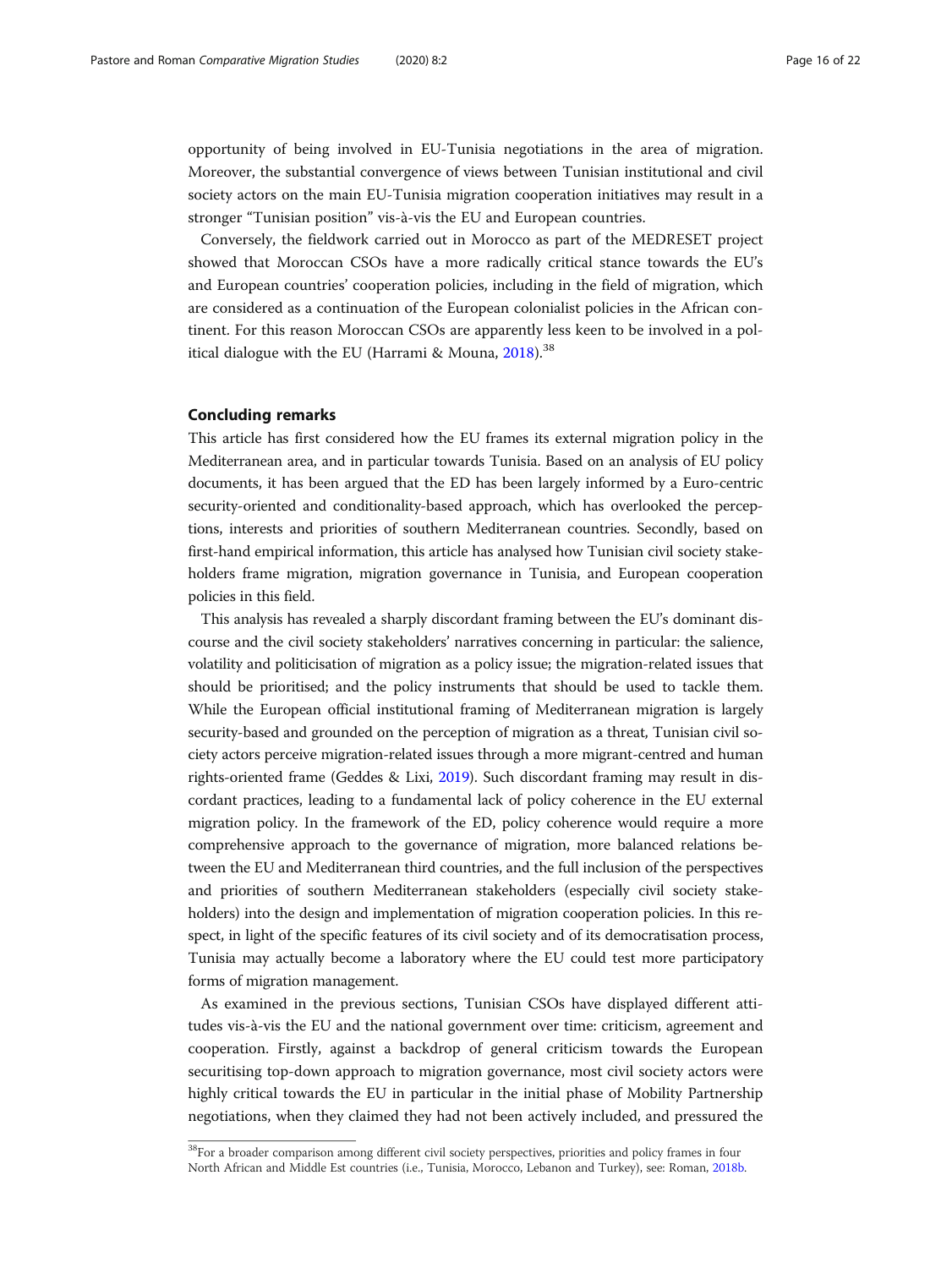EU for the MP to become a more participatory process. At the same time, CSOs expressed their criticism also in the context of domestic migration policy-making, addressing the national government with pressing requests and advocacy actions for the reform of the national legal and policy framework on migration. Secondly, in the context of external migration policy-making, when the main civil society actors started to be actively involved both in the implementation and monitoring of the MP and in the EURA and VFA negotiations, $39$  they agreed a shared position with the national government and formed a "Tunisian united front" vis-à-vis the EU. Thirdly, this led the most influential expert CSOs operating in the migration policy field to develop a more cooperative attitude both at the domestic level vis-à-vis the national government, and at the international level vis-à-vis the EU.

This limited propensity to conflict between Tunisian civil society and governmental actors, and the overall collaborative attitude of the main CSOs involved in external migration policy-making may represent strategic resources for the EU to elaborate more balanced migration cooperation policies, able to include Tunisian interests and priorities more broadly and systematically. Apparently, the EU has so far displayed a contradictory strategy towards civil society stakeholders in South-Med countries, and Tunisia in particular. Besides involving CSOs on a selective and ad hoc basis (Bürkner & Scott, [2018](#page-19-0)), the EU has tasked local civil society with a dual function: on the one hand to cooperate in the implementation of EU policies (e.g., the MP), thus legitimising them despite their Euro-centric, top-down and securitising approach; and on the other hand to promote human rights and democracy at the domestic level – with the risk to create a short circuit between the two functions. But the EU does not seem to have so far tasked civil society actors with an actual co-production function in the migration policy field. Against this background, the collaborative attitude of most Tunisian CSOs may represent a resource for the EU, as the establishment of truly participatory decisionmaking processes may contribute not only to more effective and mutually beneficial cooperation policies, but also to a stronger legitimation of EU policies, as well as to the promotion of a more human rights-oriented governance of migration.

However, along with possibly positive consequences in terms of a more participatory governance of migration, the establishment of a "Tunisian alliance" in the external relations with the EU may have negative consequences internally  $-$  i.e., a negative impact on national migration policy-making. Indeed, it may cause the softening of the internal political dialectic and the weakening of civil society pressures on the Tunisian government, with regard to certain migration-related issues. It seems, in fact, that civil society advocacy actions aimed at reforming Tunisian immigration law, de-penalising irregular migration, enhancing the protection of migrant rights, fostering migrant integration, and contrasting discrimination and racism have been gradually losing strength.

The EU may be considered as having at least some indirect responsibility in this "regression" – or withdrawal or weakening – of civil society internal

 $^{39}$ Tunisia is the only country where, since 2016, the EU has systematically involved the main Tunisian CSOs in political dialogue and negotiations through so-called "tripartite dialogues", which take place before every official EU-Tunisia meeting (Roman, [2018a](#page-20-0), p. 12). As concerns more specifically the field of migration and mobility, the EU and Tunisia are engaged in the implementation of the Mobility Partnership signed in 2014. In this framework, Tunisian CSOs are actively involved not only as project implementers but also in decision-making processes – i.e., three CSOs are members of the Steering Committee of the LEMMA project and represent civil society instances in that venue (Roman & Pastore, [2018](#page-20-0)).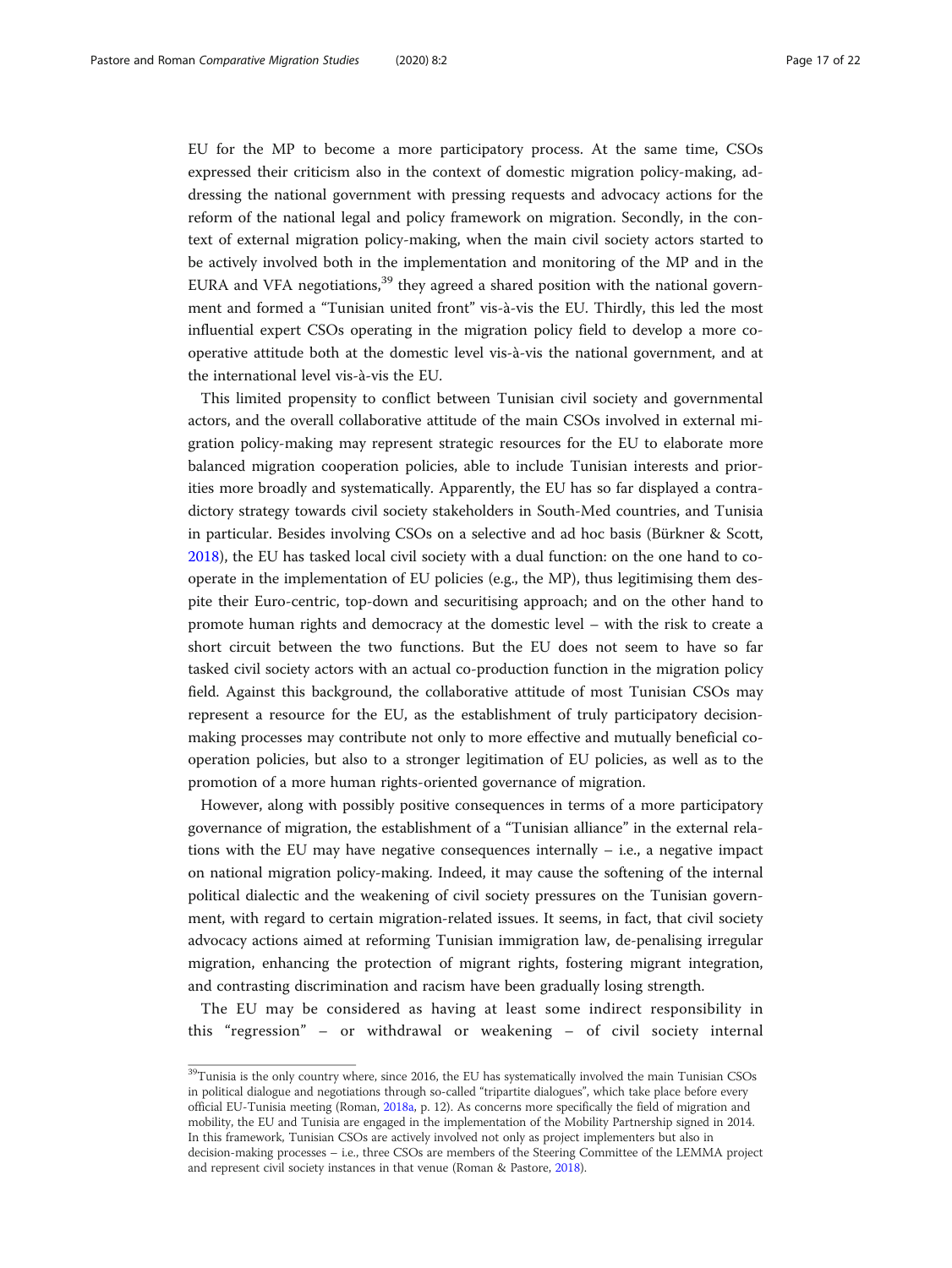<span id="page-17-0"></span>advocacy actions. EU-Tunisia negotiations and cooperation policies are still predominantly focused on European security-oriented priorities (i.e., migration management, border control, fight against human trafficking and smuggling, return and readmission), while other migration-related policy issues, especially concerning immigration to Tunisia and the situation of sub-Saharan migrants in the country (e.g., migrant integration, rights protection, anti-discrimination measures, and the national law reform) are generally not included. Conversely, incorporating these issues in the EU-Tunisia political dialogue in the field of migration would probably contribute to support civil society and migrant associations' claims vis-à-vis the national government, especially in view of a much needed immigration law reform. This would be a welcome development not only for Tunisian CSOs and for migrants in Tunisia, but it could have positive implications also from a European purely security-oriented perspective, as a more effective and balanced governance of migration in Tunisia may contribute to reduce migration to Europe.

### Appendix

#### List of interviews with Tunisian stakeholders

#### First interview round

Interview 1. Interview with two male representatives of an INGO, Tunis, 4 July 2017.

Interview 2. Interview with a male governmental actor, Tunis, 4 July 2017.

Interview 3. Interview with a female migration activist, Tunis, 4 July 2017.

Interview 4. Interview with a male representative of a CSO, Tunis, 5 July 2017.

Interview 5. Interview with a male representative of a trade union, Tunis, 5 July 2017.

Interview 6. Interview with a male representative of an intergovernmental organisation, Tunis, 5 July 2017.

Interview 7. Interview with a male representative of a CSO, Tunis, 6 July 2017.

Interview 8. Interview with a female representative of a CSO, Tunis, 6 July 2017.

Interview 9. Interview with a female member of academia, Tunis, 7 July 2017.

Interview 10. Interview with a male representative of a migrant association, Tunis, 10 July 2017.

Interview 11. Interview with a male representative of an INGO, Tunis, 10 July 2017.

Interview 12. Interview with a male representative of a CSO, Tunis, 11 July 2017.

Interview 13. Phone interview with a female governmental actor, Tunis, 11 July 2017.

Interview 14. Phone interview with a male representative of an INGO, Tunis, 12 July 2017.

Interview 15. Interview with a male governmental actor, Tunis, 13 July 2017.

Interview 16. Interview with a male member of academia, Tunis, 13 July 2017.

Interview 17. Interview with a male representative of an international foundation, Tunis, 14 July 2017.

Interview 18. Interview with a male migration expert/academic, Tunis, 15 July 2017.

Interview 19. Interview with a female representative of an INGO, Tunis, 17 July 2017.

Interview 20. Interview with a male governmental actor, Tunis, 17 July 2017.

Interview 21. Interview with a male governmental actor, Tunis, 18 July 2017.

Interview 22. Interview with two male representatives of an employers' association, Tunis, 18 July 2017.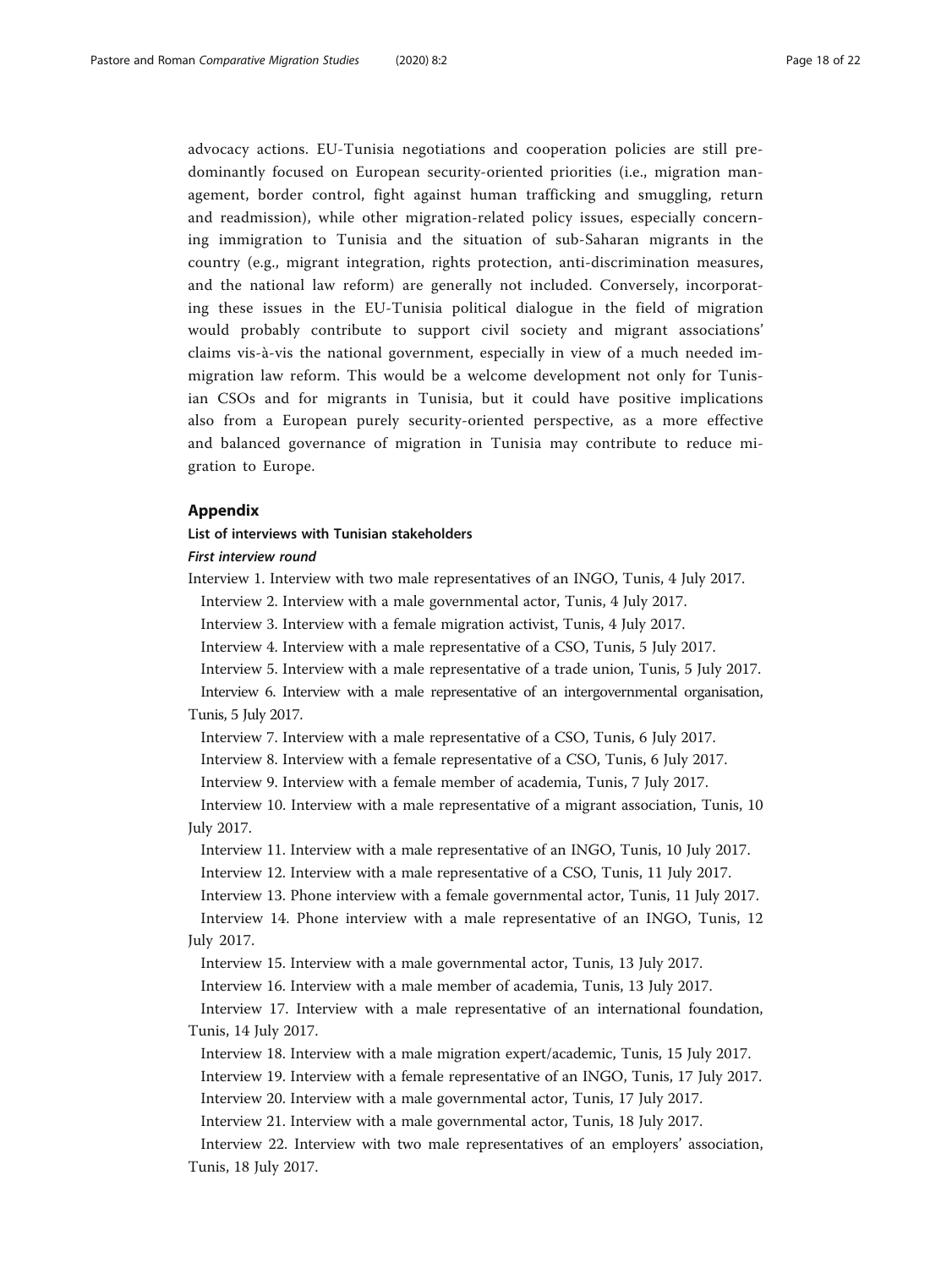#### <span id="page-18-0"></span>Second interview round

Interview 23. Skype interview with a male migration expert/academic, 16 February 2018. Interview 24. Phone interview with a male representative of a CSO, 28 February 2018. Interview 25. Skype interview with a male representative of an INGO, 1 March 2018. Interview 26. Phone interview with a female representative of an INGO, 2 March 2018. Interview 27. Phone interview with a female representative of an INGO, 9 March 2018. Interview 28. Skype interview with a female representative of a CSO, 29 March 2018. Interview 29. Skype interview with a female migration activist, 13 April 2018.

#### Abbreviations

AESAT: Association des Etudiants et Stagiaires Africains en Tunisie – Association of African Students and Trainees in Tunisia; AFTURD: Association des Femmes Tunisiennes Universitaires pour la Recherche et le Développement – Association of Tunisian University Women for Research and Development; AFVIC: Association des Familles Victimes de l'Immigration Clandestine – Association of Families Victims of Irregular Migration; ATFD: Association Tunisienne des Femmes Démocrates - Tunisian Association of Democratic Women; CSO(s): civil society organisation(s); ED: external dimension; EU: European Union; EURA: European Readmission Agreement; FTCR: Fédération des Tunisiens pour une Citoyenneté des Deux Rives – Federation of Tunisians for a Citizenship across the Two Shores; FTDES: Forum Tunisien pour les Droits Economiques et Sociaux – Tunisian Forum for Economic and Social Rights; GAM(M): Global Approach to Migration (and Mobility); INGO(s): international non-governmental organisation(s); LTDH: Ligue Tunisienne des Droits de l'Homme -Tunisian League for Human Rights; MP(s): Mobility Partnership(s); NGO(s): non-governmental organisation(s); UGTT: Union Générale des Travailleurs Tunisiens - General Union of Tunisian Workers; UNHCR: United Nations High Commissioner for Refugees; UTICA: Union Tunisienne de l'Industrie, du Commerce et de l'Artisanat - Tunisian Union of Industry, Commerce and Craftsmanship; VFA: Visa Facilitation Agreement

#### Acknowledgements

This article benefits from research carried out by the authors and their FIERI colleagues Irene Ponzo and Ester Salis in the framework of the MEDRESET project, coordinated by the Istituto Affari Internazionali (IAI) and funded by the European Union's Horizon 2020 Programme for Research and Innovation under Grant Agreement No. 693055.

#### Authors' contributions

FP wrote sections 2 and 3; ER wrote sections 1, 4 and 5. Both authors read and approved the final manuscript.

#### Funding

This work was supported by the European Union's Horizon 2020 Programme [Grant No. 693055].

#### Availability of data and materials

The datasets generated and analysed during the current study are not publicly available due to strict privacy requirements set by the MEDRESET project methodology.

#### Competing interests

The authors declare that they have no competing interests.

#### Received: 20 March 2019 Accepted: 9 October 2019 Published online: 16 January 2020

#### References

- Abderrahim, T., & Zardo, F. (2018). Migration and mobility: the challenge of thinking outside the crisis box. In E. Cohen-Hadria (Ed.), The EU-Tunisia Privileged Partnership – What Next? Barcelona: European Institute of the Mediterranean (IEMed). Retrieved from [http://www.iemed.org/publicacions-en/historic-de-publicacions/joint-policy-studies/10.-the-eu-tunisia](http://www.iemed.org/publicacions-en/historic-de-publicacions/joint-policy-studies/10.-the-eu-tunisia-privileged-partnership.-what-next)[privileged-partnership.-what-next](http://www.iemed.org/publicacions-en/historic-de-publicacions/joint-policy-studies/10.-the-eu-tunisia-privileged-partnership.-what-next).
- AnsaMed (2017). Migranti: Tunisia rafforza accordo Italia ma dice no a campi [Migrants: Tunisia strengthens agreement with Italy but says no to camps]. Retrieved from [http://www.ansamed.info/ansamed/it/notizie/rubriche/politica/2017/02/21/](http://www.ansamed.info/ansamed/it/notizie/rubriche/politica/2017/02/21/migranti-tunisia-rafforza-accordo-italia-ma-dice-no-a-campi_fb785606-3c8d-4061-af98-05890e0e531c.html) [migranti-tunisia-rafforza-accordo-italia-ma-dice-no-a-campi\\_fb785606-3c8d-4061-af98-05890e0e531c.html](http://www.ansamed.info/ansamed/it/notizie/rubriche/politica/2017/02/21/migranti-tunisia-rafforza-accordo-italia-ma-dice-no-a-campi_fb785606-3c8d-4061-af98-05890e0e531c.html) .
- Associazione per gli Studi Giuridici sull'Immigrazione (ASGI) (2017, February 21). Il naufragio del diritto d'asilo. Pressioni intollerabili sulla Tunisia [The shipwreck of the right to asylum. Unacceptable pressures on Tunisia]. Retrieved from [http://](http://www.asgi.it/ingresso-soggiorno/tunisia-accordo-immigrazione-smentito/) [www.asgi.it/ingresso-soggiorno/tunisia-accordo-immigrazione-smentito/.](http://www.asgi.it/ingresso-soggiorno/tunisia-accordo-immigrazione-smentito/)
- Bartels, I. (2015). Reconfiguration of Tunisian Migration Politics after the 'Arab Spring'. The Role of Young Civil Society Movements. In I. Schäfer (Ed.), Youth, Revolt, Recognition – The Young Generation during and after the 'Arab Spring', (pp. 62–79). Berlin: Mediterranean Institute Berlin (MIB)/HU Berlin.
- Ben Jemia, M., & Achour, S. B. (2014). Plaidoyer pour une réforme des lois relatives aux migrants, aux étrangers et à la nationalité en Tunisie [Plea for a reform of laws concerning migrants, foreigners and citizenship in Tunisia]. Sousse: Euro-Mediterranean Human Rights Network (EuroMed Rights) and Centre de Tunis pour la Migration et l'Asile (CeTuMA).
- Ben Khalifa, R. (2013). L'émigration irrégulière en Tunisie après le 14 janvier 2011. Le problème des disparus: pouvoirs publics et société civile [Irregular emigration from Tunisia after 14 January 2011. The problem of missing persons: public powers and civil society]. Hommes et Migrations, 1303, 182–188.
- Benford, R., & Snow, D. (1988). Ideology, frame resonance, and participant mobilization. International Social Movements Research, 1, 197–218.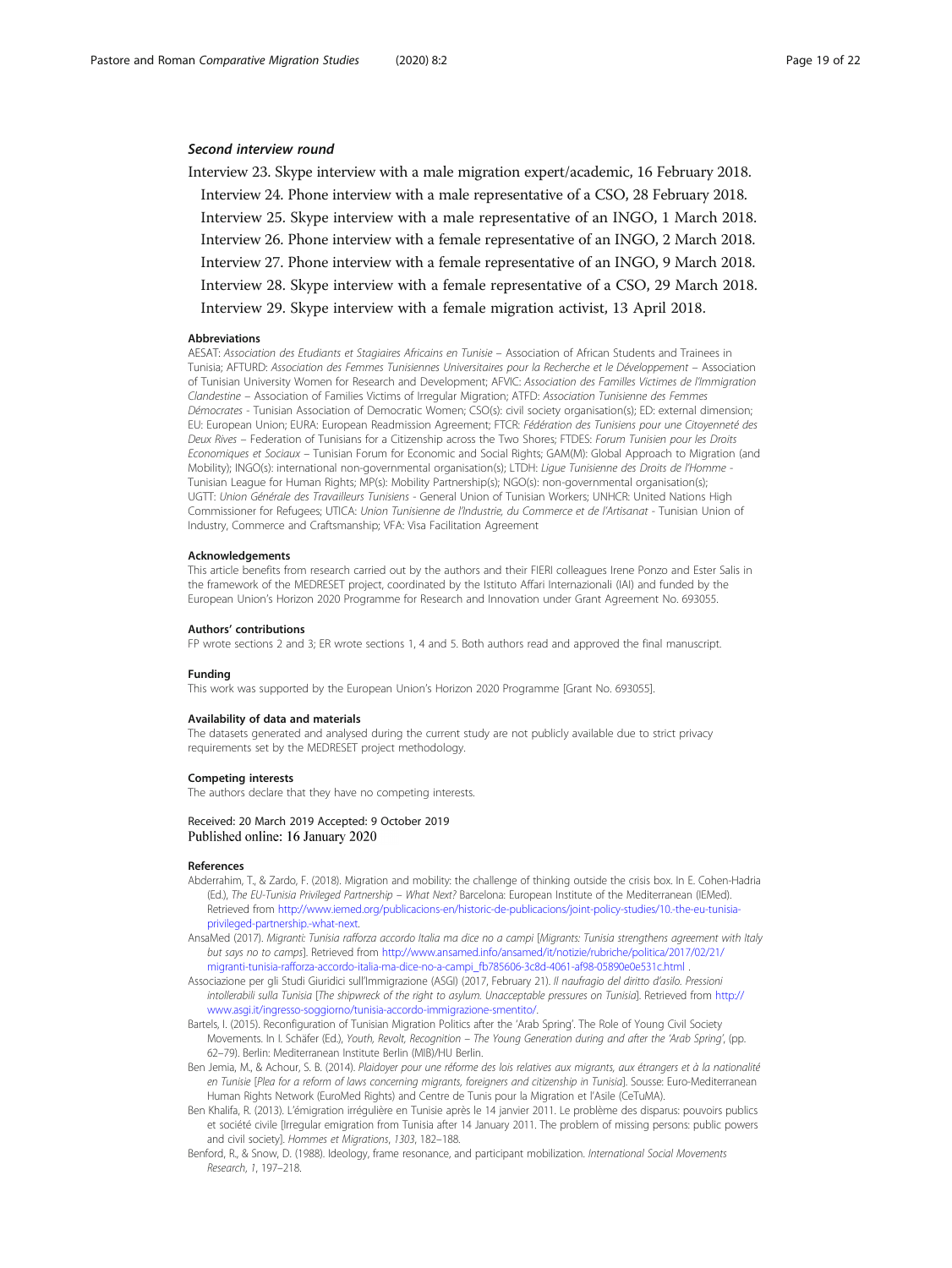<span id="page-19-0"></span>Benford, R., & Snow, D. (2000). Framing processes and social movements: An overview and assessment. Annual Review of Sociology, 26, 611–639.

- Bleich, E. (2002). Integrating ideas into policy-making analysis: Frames and race policies in Britain and France. Comparative Political Studies, 35(9), 1054–1076.
- Bleich, E. (2011). Social research and 'race' policy framing in Britain and France. British Journal of Politics and International Relations, 13(1), 59–74.
- Boswell, C. (2003). The 'external dimension' of EU immigration and asylum policy. International Affairs, 79(3), 619–638.
- Boswell, C. (2011). Migration control and narratives of steering. British Journal of Politics and International Relations, 13(1), 12–25. Boswell, C., Geddes, A., & Scholten, P. (2011). The role of narratives in migration policy-making: A research framework. British
- Journal of Politics and International Relations, 13(1), 1–11.
- Boubakri, H. (2013). Revolution and International Migration in Tunisia (Migration Policy Centre (MPC) Research Report 2013/04). San Domenico di Fiesole: European University Institute (EUI). Retrieved from <https://cadmus.eui.eu/handle/1814/29454>.
- Brocza, S., & Paulhart, K. (2015). EU mobility partnerships: A smart instrument for the externalization of migration control. European Journal of Futures Research, 3(1), 1–7.
- Bürkner, H.-J., & Scott, J. (2018). Spatial imaginaries and selective in/visibility: Mediterranean neighbourhood and the European Union's engagement with civil society after the "Arab spring". European Urban and Regional Studies, 26(1), 22–36.
- Carling, J., & Hernández-Carretero, M. (2011). Protecting Europe and protecting migrants? Strategies for managing unauthorised migration from Africa. British Journal of Politics and International Relations, 13(1), 42-58.
- Cassarino, J.-P. (2005). Migration and Border Management in the Euro-Mediterranean Area: Heading towards New Forms of Interconnectedness (Mediterranean Yearbook 2005, pp. 227–231). Barcelona: European Institute of the Mediterranean (IEMed). Retrieved from <http://hdl.handle.net/1814/6283>.
- Cassarino, J.-P. (2014). Channelled policy transfers: EU-Tunisia interactions on migration matters. European Journal of Migration and Law, 16(1), 97–123.
- Cassarino, J.-P., & Lavenex, S. (2012). EU-Migration Governance in the Mediterranean Region: the Promise of (a Balanced) Partnership? (Mediterranean Yearbook 2012, pp. 284–288). Barcelona: European Institute of the Mediterranean (IEMed). Retrieved from [https://www.iemed.org/observatori-en/arees-danalisi/arxius-adjunts/anuari/med.2012/cassarino%2](https://www.iemed.org/observatori-en/arees-danalisi/arxius-adjunts/anuari/med.2012/cassarino%20Lavenex_en.pdf) [0Lavenex\\_en.pdf.](https://www.iemed.org/observatori-en/arees-danalisi/arxius-adjunts/anuari/med.2012/cassarino%20Lavenex_en.pdf)
- Cebeci, M., & Schumacher, T. (2016). Deconstructing the EU's Discourse on the Mediterranean. (MEDRESET Methodology and Concept Papers, No. 2, October). Retrieved from [http://www.medreset.eu/wp-content/uploads/2016/10/medreset\\_cp\\_2.](http://www.medreset.eu/wp-content/uploads/2016/10/medreset_cp_2.pdf) [pdf](http://www.medreset.eu/wp-content/uploads/2016/10/medreset_cp_2.pdf).
- Collyer, M. (2016). Geopolitics as a migration governance strategy: European Union bilateral relations with southern Mediterranean countries. Journal of Ethnic and Migration Studies, 42(4), 606–624.
- Council of the European Union (2015). Valletta Summit on Migration, 11–12 November 2015 Action Plan. Retrieved from [https://www.consilium.europa.eu/media/21839/action\\_plan\\_en.pdf](https://www.consilium.europa.eu/media/21839/action_plan_en.pdf).
- El Qadim, N. (2010). La politique migratoire européenne vue du Maroc: contraintes et opportunités [The European migration policy seen from Morocco: constraints and opportunities]. Politique européenne, 2010/2(31), 91–118.
- EU-AU Ministerial Conference (2014). Declaration of the Ministerial Conference of the Khartoum process (EU-horn of Africa migration route initiative). Rome. Retrieved from [http://italia2014.eu/media/3785/declaration-of-the-ministerial-conference](http://italia2014.eu/media/3785/declaration-of-the-ministerial-conference-of-the-khartoum-process.pdf)[of-the-khartoum-process.pdf.](http://italia2014.eu/media/3785/declaration-of-the-ministerial-conference-of-the-khartoum-process.pdf)

EurActiv (2017). Germany proposes EU rules making migrant deportations easier. Retrieved from [http://www.euractiv.com/](http://www.euractiv.com/section/politics/news/germany-proposes-eu-rules-making-deportations-of-migrants-easier/?nl_ref=31694418) [section/politics/news/germany-proposes-eu-rules-making-deportations-of-migrants-easier/?nl\\_ref=31694418](http://www.euractiv.com/section/politics/news/germany-proposes-eu-rules-making-deportations-of-migrants-easier/?nl_ref=31694418)

- EuroMed Rights (2017). Joint Statement: Asylum down the drain. Intolerable pressure on Tunisia. Retrieved from [https://](https://euromedrights.org/publication/joint-statement-asylum-down-the-drain-in-tunisia/) [euromedrights.org/publication/joint-statement-asylum-down-the-drain-in-tunisia/](https://euromedrights.org/publication/joint-statement-asylum-down-the-drain-in-tunisia/).
- Euro-Mediterranean Conference (1995). Barcelona Declaration (adopted at the Euro-Mediterranean Conference). Barcelona, 27–28 November. Retrieved from [http://www.eeas.europa.eu/archives/docs/euromed/docs/bd\\_en.pdf](http://www.eeas.europa.eu/archives/docs/euromed/docs/bd_en.pdf).
- European Commission (2005). Priority actions for responding to the challenges of migration: First follow-up to Hampton Court. Communication from the Commission to the Council and the European Parliament. COM (2005) 621 final, 30 November 2005.
- European Commission (2011a). Communication from the Commission to the European Parliament, the Council, the European Economic and Social Committee and the Committee of the Regions "A dialogue for migration, mobility and security with the Southern Mediterranean countries". COM (2011) 292 final, 24.05.2011.
- European Commission (2011b). Communication from the Commission to the European Parliament, the Council, the European Economic and Social Committee and the Committee of the Regions "The Global Approach to Migration and Mobility". COM (2011) 743 final, 18.11.2011.
- European Commission (2015). Communication from the Commission to the European Parliament, the Council, the European Economic and Social Committee and the Committee of the Regions "A European Agenda on Migration". COM (2015) 240 final, 13.05.2015.
- European Commission (2016a). Communication from the Commission to the European Parliament, the European Council, the Council and the European Investment Bank on establishing a new Partnership Framework with third countries under the European Agenda on Migration. COM (2016) 385 final, 07.06.2016.
- European Commission (2016b). The EU and Tunisia start negotiations on visa facilitation and readmission [Press release]. Retrieved from [https://ec.europa.eu/commission/presscorner/detail/en/IP\\_16\\_3394](https://ec.europa.eu/commission/presscorner/detail/en/IP_16_3394).
- European Commission (2017). Communication from the Commission to the European Parliament and the Council on a more effective return policy in the European Union – A Renewed Action Plan. COM (2017) 200 final, 02.03.2017.
- European Commission and High Representative of the Union for Foreign Affairs and Security Policy (2011). Joint Communication to the European Council, the European Parliament, the Council, the European Economic and Social Committee and the Committee of the Regions "A Partnership for Democracy and Shared Prosperity with the Southern Mediterranean". COM (2011) 200 final, 08.03.2011.
- European Commission and High Representative of the Union for Foreign Affairs and Security Policy (2016). Joint Communication to the European Parliament and the Council "Strengthening EU support for Tunisia". JOIN (2016) 47 final, 29. 09.2016.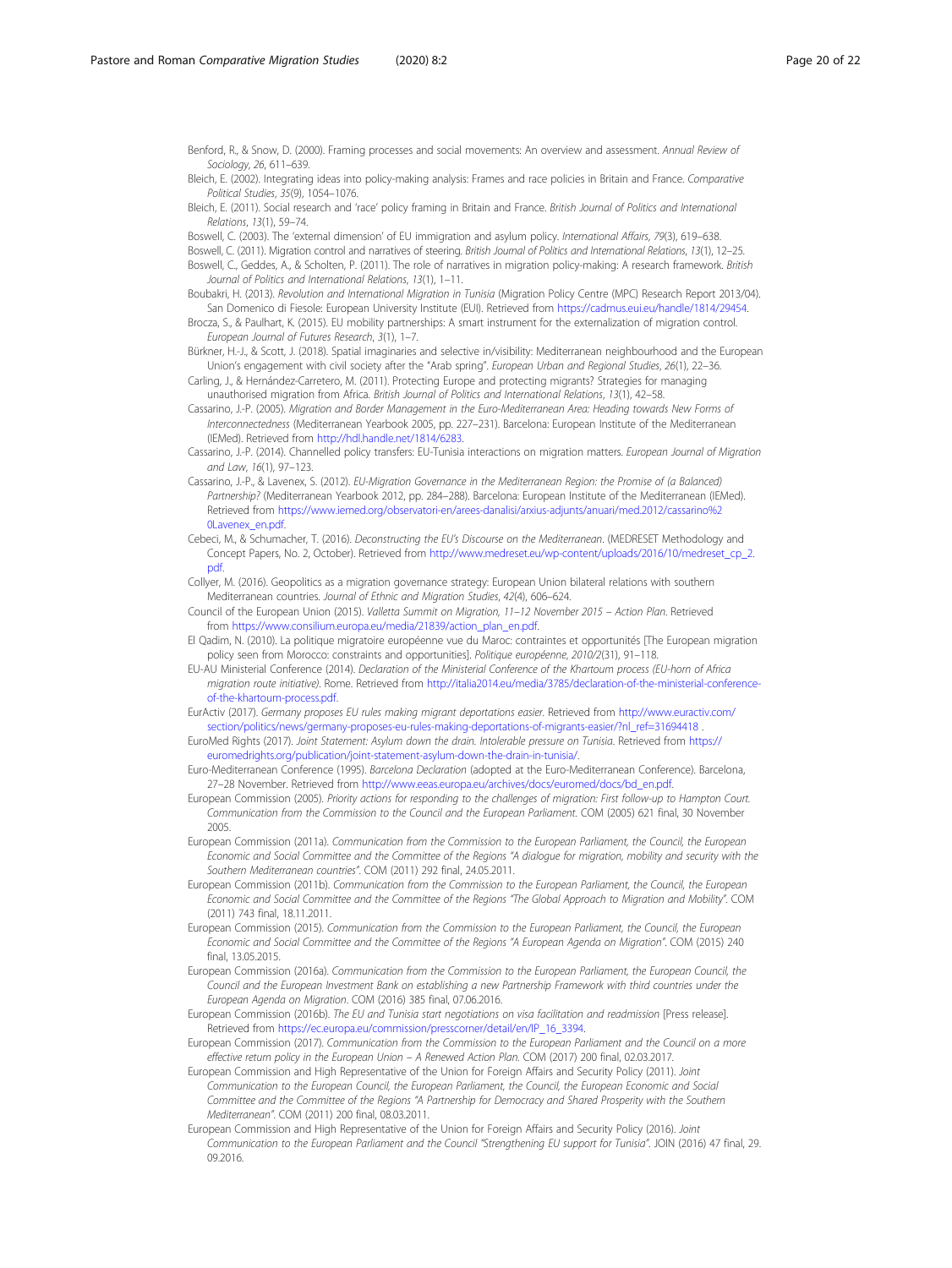<span id="page-20-0"></span>Fubini, F. (2017). Tunisi accoglierà 200 migranti al mese partiti dalla Libia [Tunis will welcome 200 migrants per month from Libya]. Corriere della Sera. Retrieved from [http://www.corriere.it/esteri/17\\_febbraio\\_17/tunisi-accogliera-200-migranti](http://www.corriere.it/esteri/17_febbraio_17/tunisi-accogliera-200-migranti-accordo-italia-libia-b99fa3b6-f483-11e6-9cca-0c3deaabbf55.shtml)[accordo-italia-libia-b99fa3b6-f483-11e6-9cca-0c3deaabbf55.shtml.](http://www.corriere.it/esteri/17_febbraio_17/tunisi-accogliera-200-migranti-accordo-italia-libia-b99fa3b6-f483-11e6-9cca-0c3deaabbf55.shtml)

- García Andrade, P., Martín, I., Vita, V., & Mananashvili, S. (2015). EU cooperation with third countries in the field of migration. Study for the directorate general for internal policies, policy department C: Citizens' rights and constitutional affairs, civil liberties, justice and home affairs. Bruxelles: European Parliament. Retrieved from [http://www.europarl.europa.eu/](http://www.europarl.europa.eu/RegData/etudes/STUD/2015/536469/IPOL_STU%282015%29536469_EN.pdf) [RegData/etudes/STUD/2015/536469/IPOL\\_STU%282015%29536469\\_EN.pdf](http://www.europarl.europa.eu/RegData/etudes/STUD/2015/536469/IPOL_STU%282015%29536469_EN.pdf).
- Geddes, A., & Lixi, L. (2019). New actors and new understandings in European Union external migration governance? The case of EU- Tunisian migration relations. In S. Carrera, L. den Hertog, M. Panizzon, & D. Kostakopoulou (Eds.), EU external migration policies in an era of global Mobilities: Intersecting policy universes, (pp. 60–80). Leiden: Brill.
- Goldstein, J., & Keohane, R. O. (1993). Ideas and foreign policy: Beliefs, institutions, and political change. Ithaca and London: Cornell University Press.
- Hampshire, J. (2016). Speaking with one voice? The European Union's global approach to migration and mobility and the limits of international migration cooperation. Journal of Ethnic and Migration Studies, 42(4), 571–586.
- Harrami, N., & Mouna, K. (2018). Migratory Management in Morocco What Do the Stakeholders Think? (MEDRESET Working Paper No. 20). Retrieved from [http://www.medreset.eu/?p=13622.](http://www.medreset.eu/?p=13622)
- Huysmans, J. (2000). The European Union and the securitization of migration. Journal of Common Market Studies, 38(5), 751– 777.
- Lavenex, S. (2006). Shifting up and out: The foreign policy of European immigration control. West European Politics, 29(2), 329–350.
- Lavenex, S., & Stucky, R. (2011). Partnering' for migration in EU external relations. In R. Kunz, S. Lavenex, & M. Panizzon (Eds.), Multilayered migration governance. The promise of partnership, (pp. 116–142). Abingdon and New York: Routledge.
- Lixi, L. (2018). After Revolution, Tunisian Migration Governance Has Changed. Has EU Policy?. Migration Information Source. Retrieved from [https://www.migrationpolicy.org/article/after-revolution-tunisian-migration-governance-has-changed-has](https://www.migrationpolicy.org/article/after-revolution-tunisian-migration-governance-has-changed-has-eu-policy)[eu-policy.](https://www.migrationpolicy.org/article/after-revolution-tunisian-migration-governance-has-changed-has-eu-policy)
- Mekouar, M. (2016). Protest and mass mobilization. Authoritarian Collapse and Political Change in North Africa. London and New York: Routledge.
- Migreurop (2013). EU-Tunisia Mobility Partnership: Externalisation policy in disguise [Joint Press release]. Retrieved from [http://](http://www.migreurop.org/article2319.html?lang=fr) [www.migreurop.org/article2319.html?lang=fr.](http://www.migreurop.org/article2319.html?lang=fr)
- Migreurop (2014). Tunisia-EU Mobility Partnership: a Forced March towards the Externalization of Borders [Joint Press release]. Retrieved from [http://www.migreurop.org/IMG/pdf/pr\\_tunisia\\_en-2.pdf.](http://www.migreurop.org/IMG/pdf/pr_tunisia_en-2.pdf)
- Natter, K. (2015). Revolution and Political Transition in Tunisia: A Migration Game Changer?. Migration Information Source (28 May). <https://www.migrationpolicy.org/article/revolution-and-political-transition-tunisia-migration-game-changer>.
- Natter, K. (2018). Rethinking immigration policy theory beyond 'Western liberal democracies'. Comparative Migration Studies, 6. [https://doi.org/10.1186/s40878-018-0071-9.](https://doi.org/10.1186/s40878-018-0071-9)
- Oelgemöller, C. (2011). Informal Plurilateralism: The impossibility of multilateralism in the steering of migration. British Journal of Politics and International Relations, 13(1), 110–126.
- Paoletti, E. (2010). Relations among Unequals? Readmission between Italy and Libya. In J.-P. Cassarino (Ed.), Unbalanced reciprocities: Cooperation on readmission in the Euro-Mediterranean area, (pp. 54–76). Washington: Middle East Institute.
- Papagianni, G. (2013). Forging an external EU migration policy: From externalisation of border management to a comprehensive policy? European Journal of Migration and Law, 15(3), 283–299.
- Pastore, F. (2015). The forced, the voluntary and the free. Migrants' categorisation and the tormented evolution of the European migration and asylum regime. Studi Emigrazione – International Journal of Migration Studies, 52(200), 569–586.
- Pastore, F. (2017). Beyond the migration and asylum crisis. Options and lessons for Europe. E-Book Series Aspen Italia Views, Treccani. Retrieved from [https://www.aspeninstitute.it/aspenia-online/article/ebook-beyond-migration-and-asylum-crisis](https://www.aspeninstitute.it/aspenia-online/article/ebook-beyond-migration-and-asylum-crisis-options-and-lessons-europe-0)[options-and-lessons-europe-0](https://www.aspeninstitute.it/aspenia-online/article/ebook-beyond-migration-and-asylum-crisis-options-and-lessons-europe-0).
- Radaelli, C. (1995). The role of knowledge in the policy process. Journal of European Public Policy, 2(2), 159-183.
- Reslow, N. (2012). The role of third countries in EU migration policy: The mobility partnerships. European Journal of Migration and Law, 14(4), 393–415.
- Roman, E. (2018a). Reversing the Perspective: How European Stakeholders React to Migration Policy Frames of Southern Mediterranean Counterparts [MEDRESET Working Paper No. 18]. Retrieved from [http://www.medreset.eu/?p=13591.](http://www.medreset.eu/?p=13591)
- Roman, E. (2018b). Beyond Unilateral Securitization. What Civil Society Actors Want from Migration, Asylum and Mobility Policies in the Mediterranean. MEDRESET Policy Paper, No. 6 (November). [http://www.medreset.eu/beyond-unilateral](http://www.medreset.eu/beyond-unilateral-securitization-civil-society-actors-want-migration-asylum-mobility-policies-mediterranean/)[securitization-civil-society-actors-want-migration-asylum-mobility-policies-mediterranean/](http://www.medreset.eu/beyond-unilateral-securitization-civil-society-actors-want-migration-asylum-mobility-policies-mediterranean/).
- Roman, E., & Pastore, F. (2018). Analysing Migration Policy Frames of Tunisian Civil Society Organizations: How Do They Evaluate EU Migration Policies? WP7 Country Report on Tunisia (Full Version). FIERI Working Paper, 20 June. [https://www.fieri.it/2018/](https://www.fieri.it/2018/06/20/wp7-country-report-on-tunisia) [06/20/wp7-country-report-on-tunisia.](https://www.fieri.it/2018/06/20/wp7-country-report-on-tunisia)
- Schmidt, V., & Radaelli, C. (2004). Policy change and discourse in Europe: Conceptual and methodological issues. West European Politics, 27(2), 183–210.
- Scholten, P. (2011). Constructing Dutch immigrant policy: Research–policy relations and immigrant integration policy-making in the Netherlands. British Journal of Politics and International Relations, 13(1), 75–92.
- United Nations High Commissioner for Refugees (UNHCR) (2007). Refugee Protection and Mixed Migration: A 10-Point Plan of Action. Retrieved from <http://www.unhcr.org/4742a30b4.html>.
- Van der Brug, W., D' Amato, G., Ruedin, D., & Berkhout, J. (Eds.) (2015). The politicisation of migration. Abingdon, Oxford: Routledge.
- Van Hear, N. (2011). Mixed migration: Policy challenges. The Migration Observatory, COMPAS University of Oxford. Retrieved from [http://www.migrationobservatory.ox.ac.uk/wp-content/uploads/2016/04/PolicyPrimer-Mixed\\_Migration.pdf](http://www.migrationobservatory.ox.ac.uk/wp-content/uploads/2016/04/PolicyPrimer-Mixed_Migration.pdf).
- Völkel, J. C. (2014). Money for nothing, the cricks for free. Five paradoxes in EU migration policy. Comparative Migration Studies, 2(2), 151–180. Retrieved from [https://www.imiscoe.org/journal-cms-2/comparative-migration-studies-2014-2/66-3](https://www.imiscoe.org/journal-cms-2/comparative-migration-studies-2014-2/66-3-voelkel-j-c-2014-money-for-nothing-the-cricks-for-free-five-paradoxes-in-eu-migration-policy/file) [voelkel-j-c-2014-money-for-nothing-the-cricks-for-free-five-paradoxes-in-eu-migration-policy/file.](https://www.imiscoe.org/journal-cms-2/comparative-migration-studies-2014-2/66-3-voelkel-j-c-2014-money-for-nothing-the-cricks-for-free-five-paradoxes-in-eu-migration-policy/file)